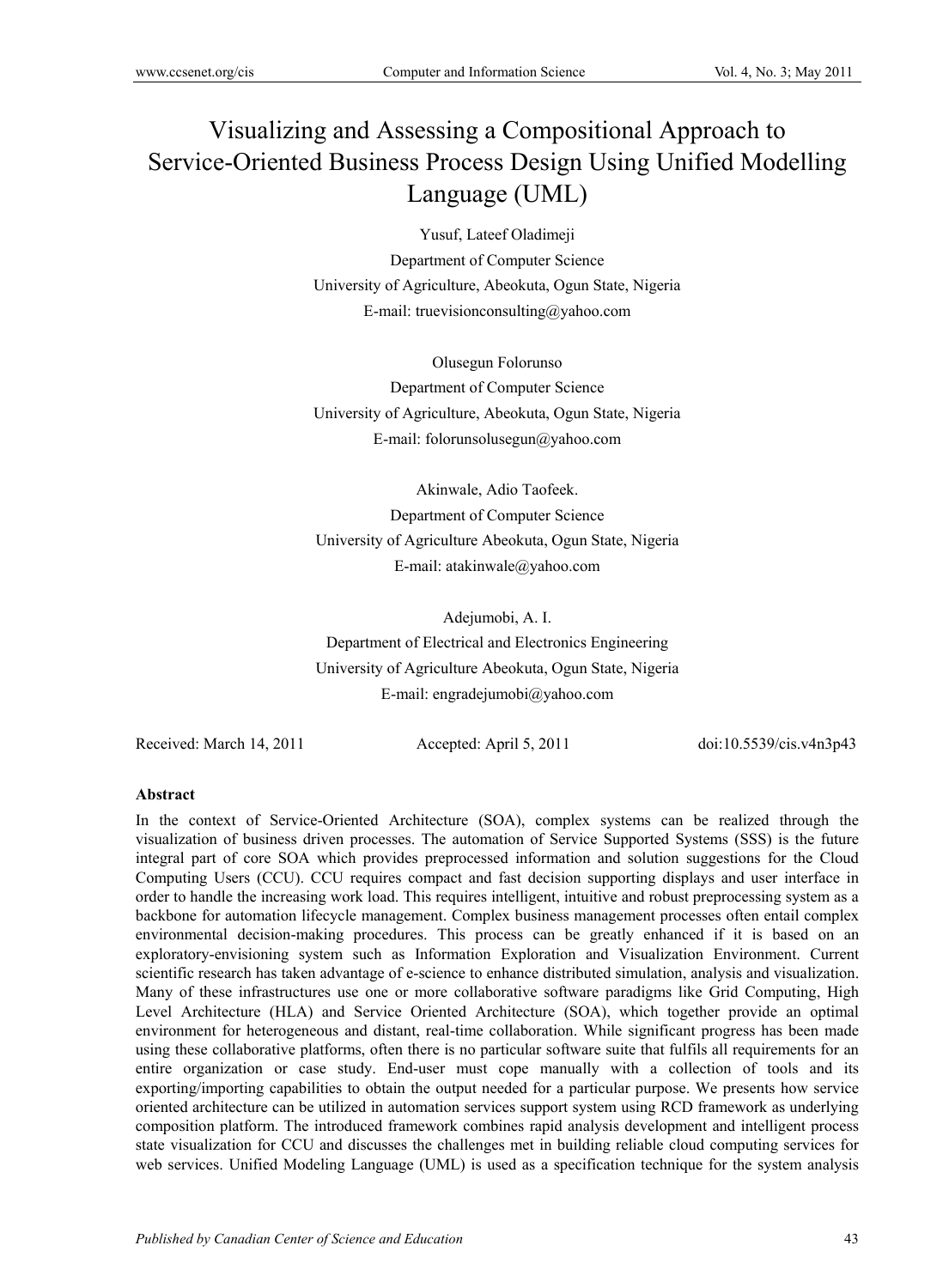and design process which is the only way to visualize one's design and check it against requirements before developers start to code.

**Keywords:** Cloud computing, Service, Visualization, Service Oriented Architecture, Unified Modeling Language, Software Architecture

## **1. Introduction**

An application that follows the Service Oriented Architecture paradigm (MacKenzie, 2006) is an assembly of services that realizes business processes. Business processes are designed by business specialists and typically involve many services that are composed in a variety of ways. The need to extend a SOA application with new business features (to follow market trends) arises often in practice. In the technological context of Web Services, business processes can be implemented as orchestrations of services (Peltz, 2003). Existing tools and formalisms related to business processes are essentially technologically-driven. They use a design in the large approach and do not intrinsically provide language constructions and frameworks to support the introduction of new features into existing processes. The traditional software systems are built upon platforms and Programming Languages which are tailor-made for a particular purpose, not easily extended to support a wider sharing of resources and collaborative work. Recently quite numbers of works have been done on visualization, but most of these works have not actually considered the possibilities of Service-oriented Applications and the advantages these can bring to the IT business environment. Past Literatures treat SOA application designs with mere functional demands and requirements, it is believed that how things appear and feel is an important factor to the actual end users. The traditional approach to information visualization tools uses visualization as the first and last step of a business process; it fails to take advantage within the intermediate process. Service can be introduced to take care of the intermediate process. Services as an abstraction of functionality can enable the visualization of a system that has well-defined processes with relative ease. This can lead to aspirations for achieving greater complexity with the Service-Oriented Architecture paradigm. SOA is enabled through an interconnected set of services, each accessible through standard interfaces and messaging, it offers functional abstractions that are extensible, loosely-coupled and reusable. These characteristics drive the vision of a flexible and distributed infrastructure that supports on-demand business needs. For Example, Using web services abstract process workflows enables the orchestration and interactions among several distributed services over the internet using specifications such as the Business process Execution Language (BPEL).

Cloud computing is an Internet-based computing environment, whereby shared resources tools related to its information are provided to computers and other devices on demand through services. Cloud computing is a natural evolution of the widespread adoption of virtualization, Service-Oriented architecture and utility computing. Details are abstracted from users, who engage the tools for their day today design through the web and the technology infrastructure "in the cloud", that supports them (Danielson, 2008). It describes a new supplement, consumption, and delivery model for IT services based on the Internet, and it typically involves over-the-Internet provision of dynamically scalable and often virtualized resources (Gartner, 2010 and Grumen, 2008). This frequently takes the form of web-based tools or applications that users can access and use through a web browser as if it was a program installed locally on their own computer. Typical cloud computing providers deliver common business applications relating to online that are accessed from another Web service or software like a Web browser, while the software and data are stored on servers. Most cloud computing infrastructures consist of services delivered through common centers and built on servers. Clouds often appear as single points of access for consumers' computing needs. Commercial tools offerings through the web will generally expected to meet quality of service (QoS) requirements of customers, and typically include service level agreements (SLAs) (Buyya et al., 2008).

Recently, there has been a growing tendency to adopt UML (Unified Modeling Language) for different modeling needs and domains. UML diagramming practices have been applied for specification techniques, designing and modeling various information systems so as to improve technical accuracy and understanding in requirements related with this information system (Kanwalvir and Himanshu, 2011). UML offers vocabulary and rules for communication and focus on conceptual and physical representations of a system. It uses an object oriented approach to model systems which unifies data and functions (methods) into software components called objects. Various diagrams are used to show objects and their relationships as well as objects and their responsibilities (behaviors). It is a standard for object-oriented modeling notations endorsed by the Object Management Group (OMG, 1999), an industrial consortium on object technologies. UML has become a standard after combining and taking advantage of a number of Object-Oriented design methodologies (Kobryn, 1999) and is currently posed as a modeling language instead of a design process. We applied a subset of UML diagrams for modeling RCD Beam information system.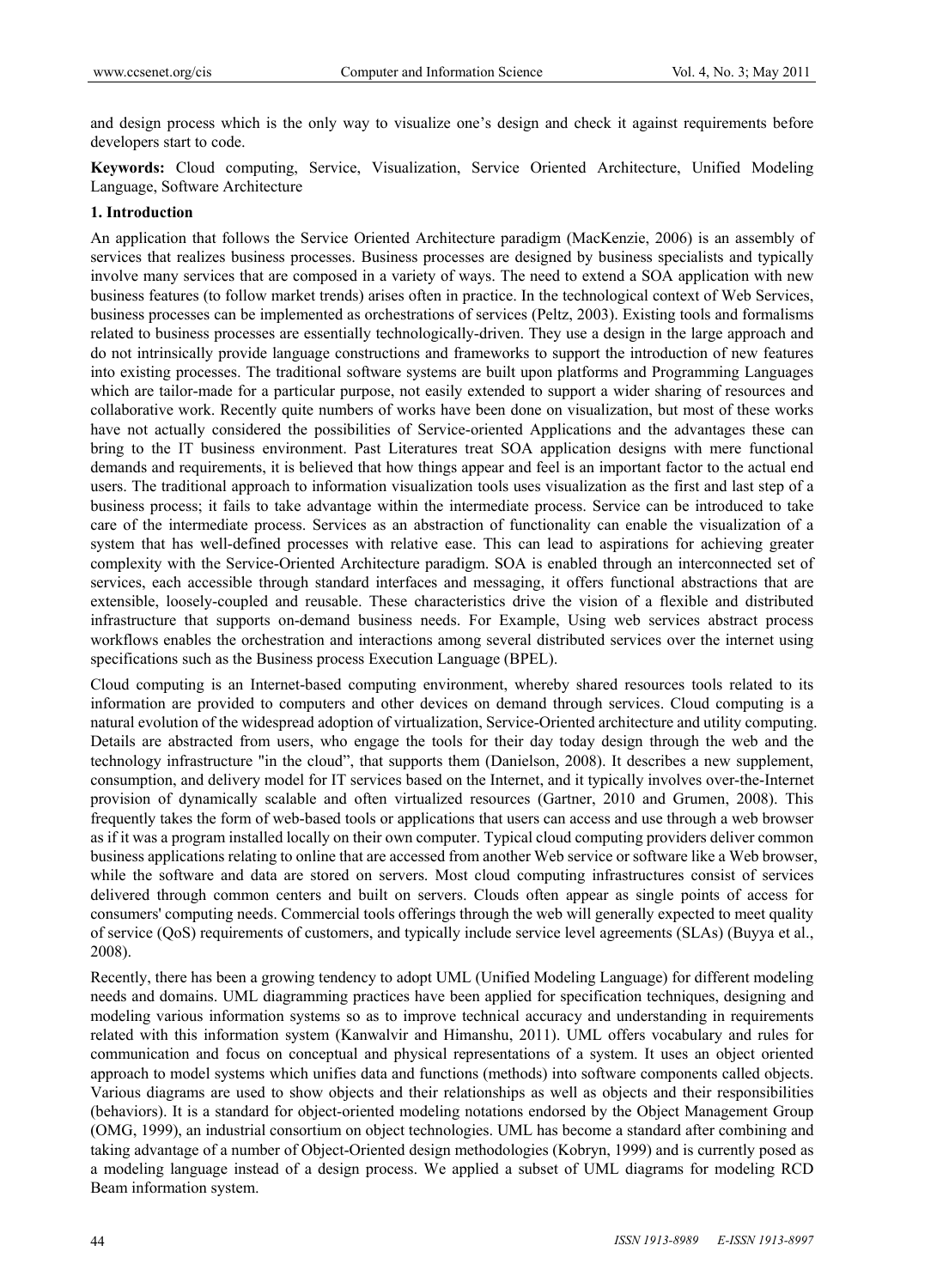## **2. Literature Review**

# *2.1 Software Architecture*

To understand how SOA works, it is imperative to understand the concept of software architecture, this will assist to construct a functional architectural design for a characteristic case study. Software architecture has emerged as an important sub-discipline of software engineering, particularly in the realm of large system development. While there is no universal definition of software architecture, there is no shortage of them, either. The following are a few of the most cited ones:

- Bass, Clements, and Kazman, 1998: *The software architecture of a program or computing system is the structure or structures of the system, which comprise software components, the externally visible properties of those components, and the relationships among them. By "externally visible" properties, we are referring to those assumptions other components can make of a component, such as its provided services, performance characteristics, fault handling, shared resource usage, and so on* (Bass et al., 1998)*.*
- Garlan and Perry, 1995: *The structure of the components of a program/system, their interrelationships, and principles and guidelines governing their design and evolution over time* (Garlan and Perry, 1995)*.*
- Garlan and Shaw, 1993: *Beyond the algorithms and data structures of the computation; designing and specifying the overall system structure emerges as a new kind of problem. Structural issues include gross organization and global control structure; protocols for communication, synchronization, and data access; assignment of functionality to design elements; physical distribution; composition of design elements; scaling and performance; and selection among design alternatives* (Garlan and Shaw, 1993)*.*
- Perry and Wolf, 1992: *A set of design elements that have a particular form* (Perry and Wolf, 1992).

Earlier Architectural styles that can be found in Shaw and Garlan (1996) and Buschmann et al. (1996) are; Layered, Pipes and filters, Model-View-Controller, Presentation-Abstraction-Controller, Reflective, Micro Kernel, Blackboard and Broker architectural framework.

# *2.2 Unified Modelling Language*

UML is a complete language for capturing knowledge (semantics) about a subject and expressing knowledge (syntax) regarding the subject for the purpose of communication. It applies to modeling and systems. Modeling involves a focus on understanding a subject (system) and being able to communicate this knowledge. It is the result of unifying the information systems and technology industry's best engineering practices (principals, techniques, methods and tools). It is used for both database and software modeling. UML attempts to combine the best of the best from: Data Modeling concepts (Entity Relationship Diagrams), Business Modeling (work flow), Object Modeling and Component Modeling. UML is defined as: "a graphical language for visualizing, specifying, constructing, and documenting the artifacts of a software intensive system". Software architecture is an area of software engineering directed at developing large, complex applications in a manner that reduces development costs, increases the quality and facilitates evolution (Shaw and Garlan, 1996). A central and critical problem software architect's face is how to efficiently design and analyze software architecture to meet non-functional requirements. UML offers vocabulary and rules for communication and focus on conceptual and physical representations of a system. The various structural things in UML are Class, Interface, Collaboration, Use-case, behavioral things comprise of Interaction, State machine, grouping things comprising of packages and notes. The artifacts included in standard UML consist of: Use case diagram, Class diagram, Collaboration diagram, Sequence diagram, State diagram, Activity diagram, Component diagram and Deployment diagram (OMG, 1999). Unified Modeling Language (UML) is used as a specification technique for the system analysis and design process involved in the software development life cycle. All the modules of the information system have been developed using Visual Basic .Net with AutoCAD interface at the backend. The web components are hosted on Apache web server using Visual Web .Net Developer. Any type of application, running on any type and combination of hardware, operating system, programming language, and network can be modeled in UML. It's Profiles (that is, subsets of UML tailored for specific purposes) help to model Transactional, Real- time, and Fault-Tolerant systems in a natural way. UML is effective for modeling large, complex software systems. It is simple to learn for most developers, but provides advanced features for expert analysts, designers and architects. It can specify systems in an implementation-independent manner. Structural modeling specifies a skeleton that can be refined and extended with additional structure and behavior. Use case modeling specifies the functional requirements of system in an object-oriented manner. Existing source code can be analyzed and can be reverse-engineered into a set of UML diagrams. UML is currently used for applications other than drawing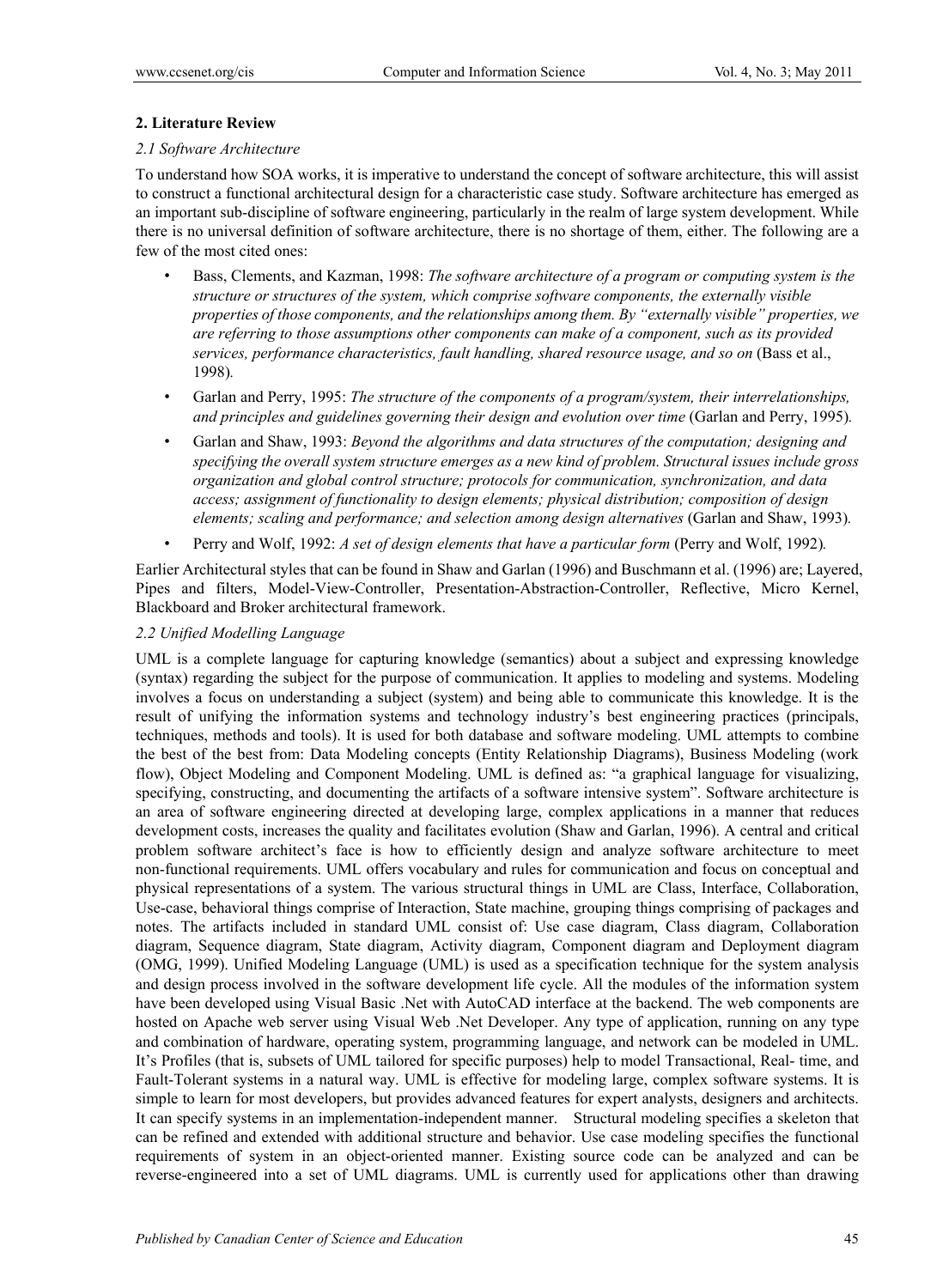designs in the fields of Forward engineering, Reverse engineering, Roundtrip engineering and Model-Driven Architecture (MDA). A number of tools on the market generate Test and Verification Suites from UML models. The implementation of UML for our case study (RCD Beam) is well elucidated under methodology.

# *2.3 Service Oriented Architecture*

SOA represents a new paradigm that reflects a leap transition in both computing and software industries (Tsai et al., 2006). It has emerged after decades of using distributed computing technologies to add a new element to software stack. One of the main factors that led Microsoft to develop .Net Framework with great support to XML web services and WCF was to support SOA. IT executives believe that SOA will enable them to alleviate many of problems related to heterogeneity, interoperability and market ever-changing needs by allowing them to leverage existing IT investments in a more efficient form to be able to fulfil organizational goals effectively. SOA is a computing paradigm that utilizes services as fundamental elements for developing systems. The history of SOA goes back to a concept known as software-as-a-service (SaaS) which first appeared with Application Service Provider (ASP) software model (Geopfert and Whalen, 2002). Simply, ASP is a "third party entity that deploys, hosts and manages access to a packaged application and delivers software-based services and solutions to customers across WAN from a central data centre" (Geopfert and Whalen, 2002), (Krafzig et al., 2004). So, this ASP is responsible for managing, updating, maintaining, and supporting hosted applications as well as underlying infrastructures. These hosted applications are delivered over network on subscription or rental basis. Unfortunately, ASP model has suffered from several inherent limitations such as inability to provide complete customizable applications that resulted in a new generation of monolithic and tight-coupled architectures. These limitations have allowed the SOA paradigm to emerge to offer delivery of complex business process in form of network addressable components known as services that could be accessed and reused everywhere by everyone on condition that access permissions are granted to requestors. This model enabled end-to-end integration between different systems or even organizations with the ability to construct new applications and business processes on the fly to meet new and unexpected business needs. The benefits of SOA includes loose coupling (Loosely-coupled software means routines modules, programs are called by an application and executed as needed), Location transparency through the use of URL, More reusability for various consumers on the same application, higher productivity for project executors by leveraging legacy components wrapping them into a form that might be used by modern solutions, greater interoperability, higher agility by making systems easier to be built and modified, better alignment between IT and Business Execs because SOA defines both business requirements and software functions as services.

Francesco (2009) provides a formal account of the Service Oriented Computing (SOC) paradigm and its related technologies. His three main contributions are: The introduction of Calculus for Orchestration of Web Services (COWS), Development of methods and tools to analyse COWS terms, Descriptive power of COWS. His proposed future work was explored by providing a rigorous methodological foundation for specification and validation of SOC application using RC Design Business Application as a case study, service interoperability between RC Design Business and AutoCAD interface was ensured, the interaction of RC Beam Design services obeyed http protocol. UML4SOA was defined not to COWS but to RCD Beam Business activity. Security protocol was also ensured using WS-Security embedded in WCF

Maram (2008) explored Web service-oriented architecture for an adaptive e-learning framework known as WHURLE 2.0. The limited reusability and interoperability provided by the adaptive systems is a limitation to the work. Though, the thesis attempted to address these limitations at an architectural level. The research community agree that the next step of integrating Adaptive and Intelligent Web-based Educational Systems (AIES) will be achieved by defining learning frameworks or platforms that allow the creation of intelligent systems. Those platforms and frameworks should focus on being domain independent, extensible, interoperable and reusable technically and semantically.

Olaf (2009) created a decision-centric architecture design method for enterprise application development and integration projects employing SOA as their architectural style. The work was limited in provision of metamodel extensions, provision of more comprehensive tool support for the framework steps, integration with other methods and tools, and a broader use in professional services firms and software product documentation. A usability and user-experience improvement from user-centric point of view was also lacking.

Folorunso et al., 2010 described how SOA can support RTDBMS. The approach was highly theoretical; no actual implementation was carried out for a specific real-time database problem. Their approach was adopted to implement SOA for RCD. Serviceability Limit State for RCD was exposed as a service through RCD table advisor. A Service-Oriented Architecture for RC design is an information technology approach or strategy for RC in which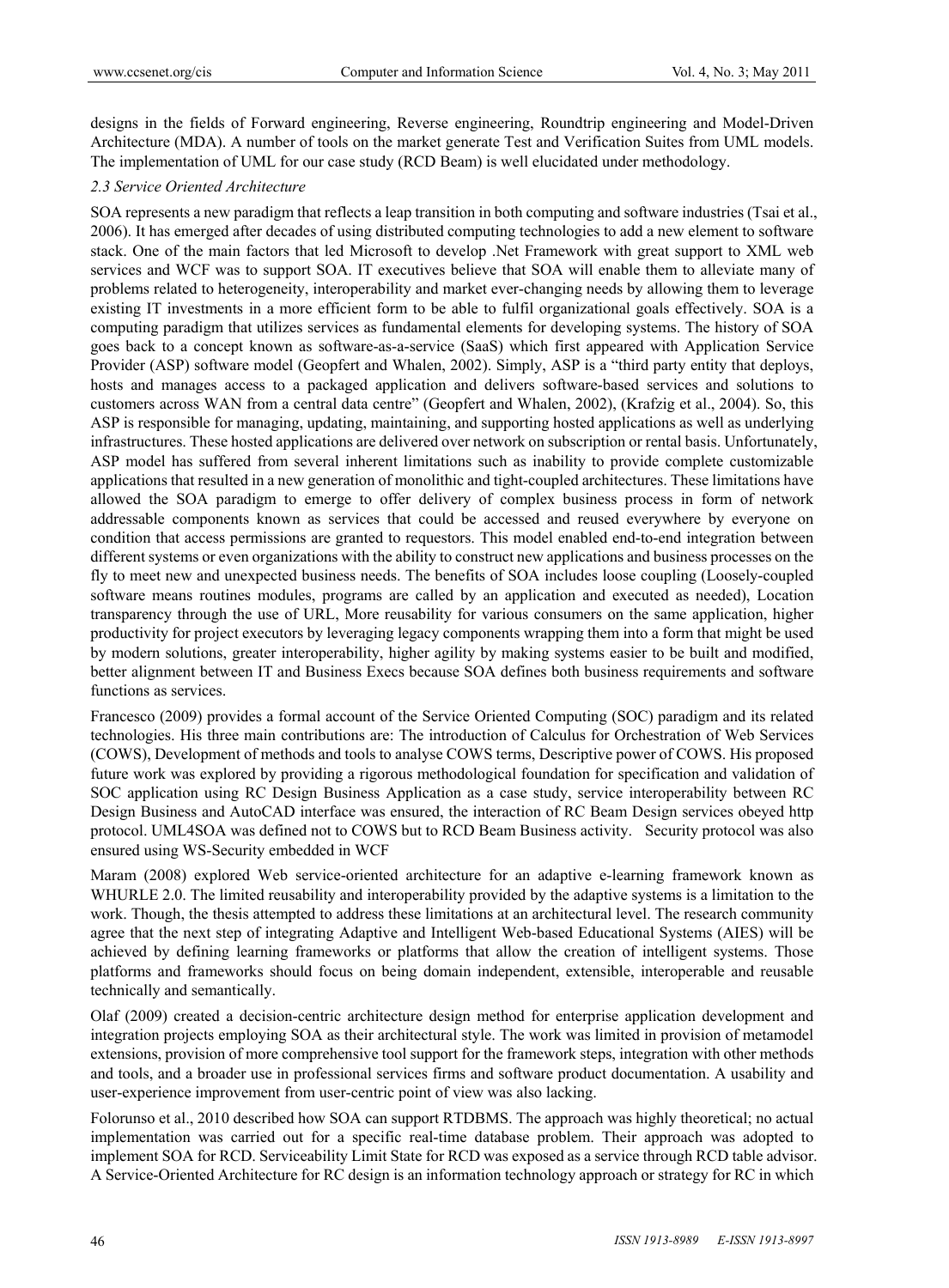RC design application tool make use of (perhaps more accurately and in a synchronized manner) rely on data-based services available in a network such as the www. Implementing a Service-Oriented Architecture can involve developing applications like RC design that use services, making RC design table advisor application tools available as services so that other RC applications can use those services.

#### *2.4 Cloud Computing*

Cloud computing is an Internet-based computing environment, whereby shared resources tools related to applications and its information are provided to computers and other devices on demand for users. Cloud computing is a natural evolution of the widespread adoption of virtualization, Service-oriented architecture and utility computing. Details are abstracted from Designers, who engage the tools for their day today design through the web and the technology infrastructure "in the cloud", that supports them (Danielson, 2008). Consumption is usually billed on a utility (resources consumed, like electricity) or subscription (time-based, like a newspaper) basis with little or no upfront cost. Other benefits of this approach are low barriers to entry, shared infrastructure and costs, low management overhead, and immediate access to a broad range of applications. In general, users can terminate the contract at any time (thereby avoiding return on investment risk and uncertainty), and the services are often covered by service level agreements (SLAs) with financial penalties (Clint, 2008 and Frank, 2008). Sharing "perishable and intangible" computing power among multiple tenants can improve utilization rates, as servers are not unnecessarily left idle (which can reduce costs significantly while increasing the speed of application development). A side-effect of this approach is that overall computer usage rises dramatically, as customers do not have to engineer for peak load limits (Carey, 2008). In addition, "increased high-speed bandwidth" makes it possible to receive the same. The cloud is becoming increasingly associated with Small and Medium Enterprises (SMEs) as in many cases they cannot justify or afford the large capital expenditure of traditional IT. SMEs also typically have less existing infrastructure, less bureaucracy, more flexibility, and smaller capital budgets for purchasing in-house technology. Similarly, SMEs in emerging markets are typically unburdened by established legacy infrastructures, thus reducing the complexity of deploying cloud solutions. According to Nicholas Carr, the strategic importance of information technology is diminishing as it becomes standardized and less expensive. He argues that the cloud computing paradigm shift is similar to the displacement of frozen water trade by electricity generators early in the 20th century (Nicholas, 2008). Although firms might be able to save on upfront capital expenditures, they might not save much and might actually pay more for operating expenses. In situations where the capital expense would be relatively small, or where the organization has more flexibility in their capital budget than their operating budget, the cloud model might not make great fiscal sense. Other factors having an impact on the scale of potential cost savings include the efficiency of a company's data center as compared to the cloud vendor's, the company's existing operating costs, the level of adoption of cloud computing, and the type of functionality being hosted in the cloud (Paul, 2010 and Balakrishna, 2009). The underlying concept of cloud computing dates back to the 1960s when John McCarthy opined that "computation may someday be organized as a public utility", almost all the modern-day characteristics of cloud computing (elastic provision, provided as a utility, online, illusion of infinite supply), the comparison to the electricity industry and the use of public, private, government and community forms was thoroughly explored in Douglas Parkhill's 1966 book, *The Challenge of the Computer Utility*. The actual term "cloud" borrows from telephony in that telecommunications companies, who until the 1990s primarily offered dedicated point-to-point data circuits, began offering Virtual Private Network (VPN) services with comparable quality of service but at a much lower cost. By switching traffic to balance utilization as they saw fit, they were able to utilize their overall network bandwidth more effectively. The cloud symbol was used to denote the demarcation point between that which was the responsibility of the provider from that of the user. Cloud computing extends this boundary to cover servers as well as the network infrastructure (Mark, 1993). The first scholarly use of the term "cloud computing" was in a 1997 lecture by Ramnath Chellappa. Amazon played a key role in the development of cloud computing by modernizing their data centers (Jeff, 2006 and Carl, 2010).In 2007, Google, IBM and a number of universities embarked on a large scale cloud computing research project (Google and IBM, 2008). In early 2008, Eucalyptus became the first open source AWS API compatible platform for deploying private clouds. By mid-2008, Gartner saw an opportunity for cloud computing "to shape the relationship among consumers of IT services, those who use IT services and those who sell them" (Amy, 2008) and observed that "organizations are switching from company-owned hardware and software assets to per-use service-based models" so that the "projected shift to cloud computing ... will result in dramatic growth in IT products in some areas and significant reductions in other areas." (Gartner, 2008) In March 2010, Microsoft's CEO, Steve Ballmer, made his strongest statement of betting the company's future in the cloud by proclaiming, "For the cloud, we're all in" and further stating, "About 75 percent of our folks are doing entirely cloud based or entirely cloud inspired; a year from now that will be 90 percent." (Steve, 2010) Microsoft has also offered details on cloud services for government agencies (Microsoft, 2010).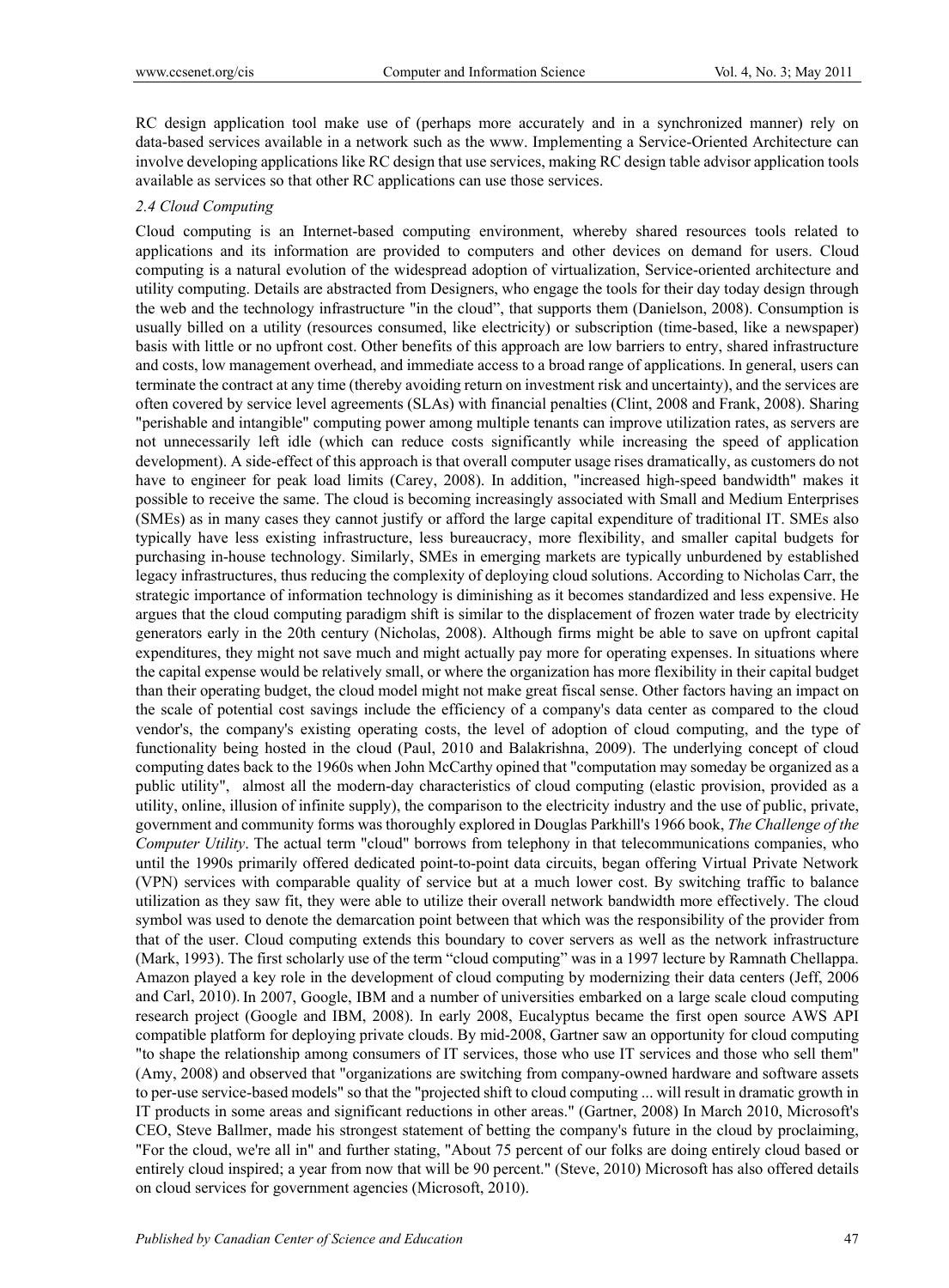The advantages derived from cloud computing is many; they include:

- Designers would be able to access their applications and data from anywhere at any time. They could access the cloud computing system using any computer linked to the Internet. Data wouldn't be confined to a hard drive on one user's computer or even a corporation's internal network.
- It could bring hardware costs down. Cloud computing systems would reduce the need for advanced hardware on the client side. Clients wouldn't need to buy the fastest computer with the most memory, because the cloud system would take care of those needs for them. Instead, inexpensive computer terminal could be bought. The terminal could include a monitor, input devices like a keyboard and mouse and just enough processing power to run the middleware necessary to connect to the cloud system. Users wouldn't need a large hard drive because all information will be stored on a remote computer.
- Firms that rely on computers have to make sure they have the right software in place to achieve goals. Cloud computing systems will give these organizations company-wide access to computer applications. The consulting firms don't have to buy a set of software or software licenses for every employee. Instead, the company could pay a metered fee to a cloud computing company.
- Servers and digital storage devices take up space. Some companies rent physical space to store servers and databases because they don't have it available on site. Cloud computing will gives these companies the option of storing data on someone else's hardware, removing the need for physical space on the front end.
- Corporations might save money on IT support. Streamlined hardware would, in theory, have fewer problems than a network of heterogeneous machines and operating systems.
- If the cloud computing system's back end is a grid computing system, then the client could take advantage of the entire network's processing power. Often, engineers and scientists and researchers work with calculations so complex that it would take years for individual computers to complete them. On a grid computing system, the client could send the calculation to the cloud for processing. The cloud system would tap into the processing power of all available computers on the back end, significantly speeding up the calculation.

While the benefits of cloud computing seems convincing, there are many potential problems:

There are a few standard hacker tricks that could give cloud computing company major headaches. One of those is called key logging. A key logging program records keystrokes. If a hacker manages successfully to load a key logging program on a victim's computer, he or she can study the keystrokes to discover user names and passwords. Of course, if the user's computer is just a streamlined terminal, it might be impossible to install the program in the first place. Perhaps the biggest concerns about cloud computing are security and privacy. The idea of handing over important data to another company worries some people. Corporate executives might hesitate to take advantage of a cloud computing system because they can't keep their company's information under lock and key. The counterargument to this position is that the companies offering cloud computing services live and die by their reputations. It benefits these companies to have reliable security measures in place. Otherwise, the service would lose all its clients. It's in their interest to employ the most advanced techniques to protect their clients' data. Privacy is another matter. If a client can log in from any location to access data and applications, it's possible the client's privacy could be compromised. Cloud computing companies will need to find ways to protect client privacy. One way is to use authentication techniques such as user names and passwords. Another is to employ an authorization format; each user can access only the data and applications relevant to his or her job. Some questions regarding cloud computing are more philosophical. Does the user or company subscribing to the cloud computing service own the data? Does the cloud computing system, which provides the actual storage space, own it? Is it possible for a cloud computing company to deny a client access to that client's data? Several companies, law firms and universities are debating these and other questions about the nature of cloud computing. How will cloud computing affect other industries? There's a growing concern in the IT industry about how cloud computing could impact the business of computer maintenance and repair. If companies switch to using streamlined computer systems, they'll have fewer IT needs. Some industry experts believe that the need for IT jobs will migrate to the back end of the cloud computing system. Another area of research in the computer science community is autonomic computing. An autonomic computing system is self-managing, which means the system monitors itself and takes measures to prevent or repair problems. Currently, autonomic computing is mostly theoretical. But, if autonomic computing becomes a reality, it could eliminate the need for many IT maintenance jobs. Cloud computing could turn home computers into simple terminal interfaces. In some ways, this is a step backward. Early computers included hardwired user terminals. Each terminal had a computer monitor and keyboard, but they only served as an interface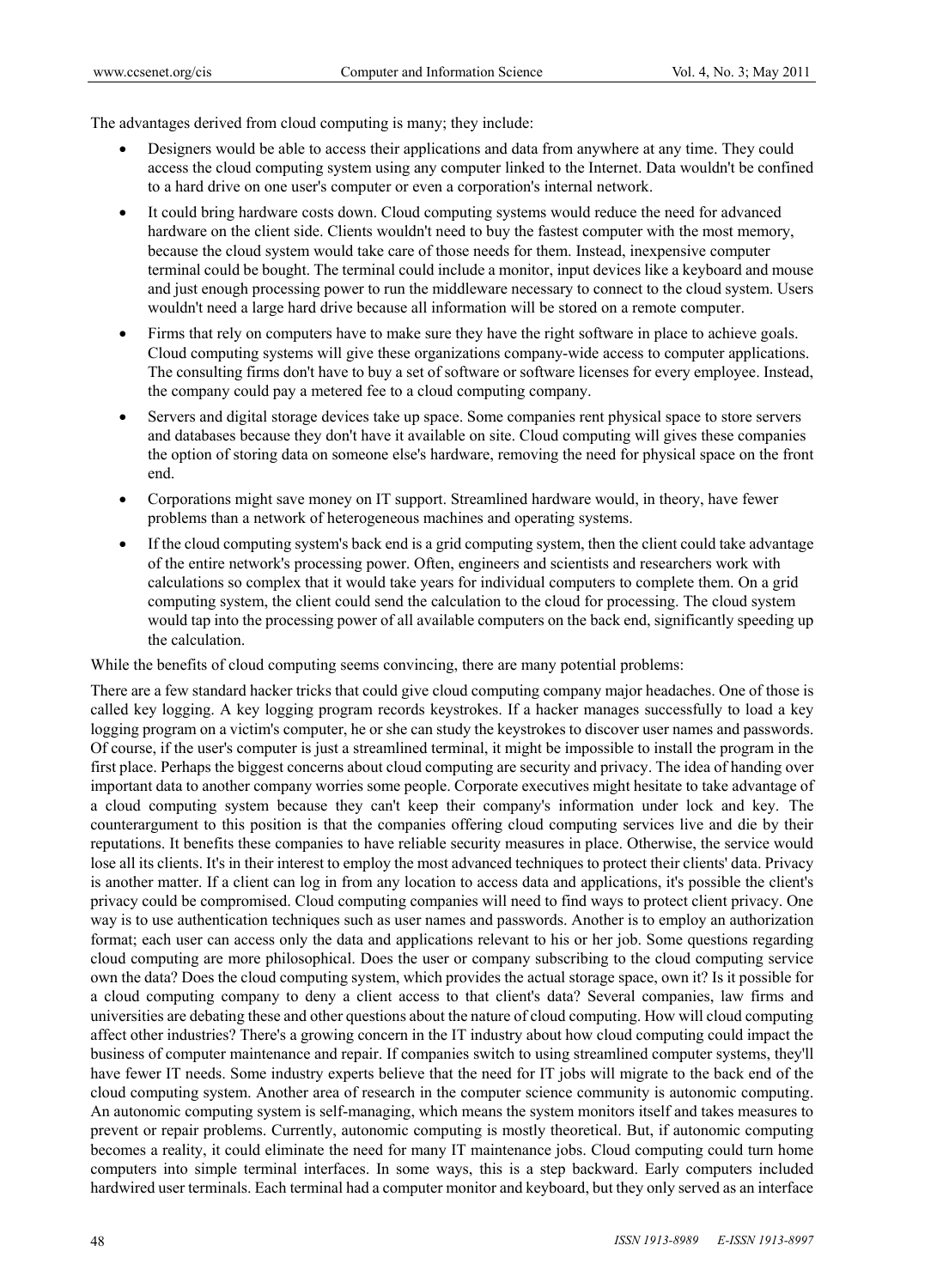to the main computer. There was no way to store information locally on a terminal. Cloud computing is the first and the precise step in making computer ubiquitous.

#### *2.5 Visualization*

Information Visualization is a process of transforming information into a visual form enabling the viewer to observe, browse, make sense, and understand the information. It typically employs computers to process the information and computer screens to view it using methods of interactive graphics, imaging, and visual design. It relies on the visual system to perceive and process the information. Information Visualization serves as external cognition aids that assist people's memory and thinking and combine illustrative representations of data with interactive user interfaces which allows people to examine data from many different perspectives (Stuart, 1999). Guidelines for designing information visualizations are available from writers such as Few (Few, 2006, Few, 2009) and Tufte (Tufte, 1983, Tufte, 1990). Some of these guidelines overlap with guidelines from graphic design, including the need to present information clearly, precisely, and without extraneous or distracting clutter. Good visualizations use graphics to organize information, highlight important information, allow for visual comparisons, and reveal patterns, trends, and outliers in the data. Visualization guidelines are also derived from principles of human perception, and urge the designer to be aware of the perceptual properties which can affect the design. Few, (2006) provide a good overview of these principles. The process of data visualization includes four basic stages combined in a number of feedback loops; the collection and storage of data, the pre-processing designed to transform the data into something we can understand, the display hardware and the graphics algorithms that produce an image on the screen and the human perceptual and cognitive system (the perceiver). Visualization techniques can be classified based on; The task at hand, the structure of the underlying data set, the dimension of the display, whether the focus is geometric or symbolic, whether the stimulus is 2D or 3D, or whether the display is static or dynamic. Visual representations help for various functions such as; to address emotions, to illustrate relations, to discover trends, patterns, or outliers, to get and keep the attention of recipients, to support remembrance and recall, to present both overview and detail, to facilitate learning, to coordinate individuals, to motivate people and to establish a mutual story, to energize people and initiate actions, to present data in various forms with differing interactions, to provide a qualitative overview of large and complex data sets, summarize data, and identify regions of interest and appropriate parameters for more focused quantitative analysis, and to harnesses the perceptual capabilities of the human visual system, etc.

#### **3. Methodology**

New things are intimidating and are causing resistance (Jager & Lokman, 1999). Creating service oriented architecture takes thought, patience, planning, and time. It is a journey, and depending on the size and scope of components, it may be a journey of years or even a decade. However, an Intelligent Visualization framework using service-oriented architecture can be developed to alleviate these problems. For the analysis and visualization system, we propose four main layers which can be easily distributed over the network (Figure 1). The layers considered are: Data acquisition, Management/Orchestration which will host the mathematical analysis, feature extraction and decision making, the Visualization layer, and the Communication layer. These Layers will be interconnected using secure web services which enables the distribution of all layers to different parts of the automation services support systems. Visualization Layer Service Composed of modules that offer the end visualization outcome, which depends on performance / quality of detail, required to visualize the same data provided by the next layer. This layer includes:

- *Web Client Services*: These are third party software that range from the common Internet browser to more sophisticated readers of web 2.0 content like mobile phones (e.g., Microsoft™ Virtual Earth, Google™ Maps mobile API).
- *Virtual Collaborative Environment Services*: Game Engine with real-time, immersive environment for virtual collaboration
- *High Definition Rendering Services*: Third party tools for particular visualization needs (e.g., AutoCAD 2010, Visual Nature Studio ™ 3, 3D Nature, 2008).

Management / Orchestration layer services architecture depends on process services that link and sequence services according to existing and potentially new visualization requirements. These automated services further delegate specialized functions such as management, security, batch processing and similar features. This layer includes: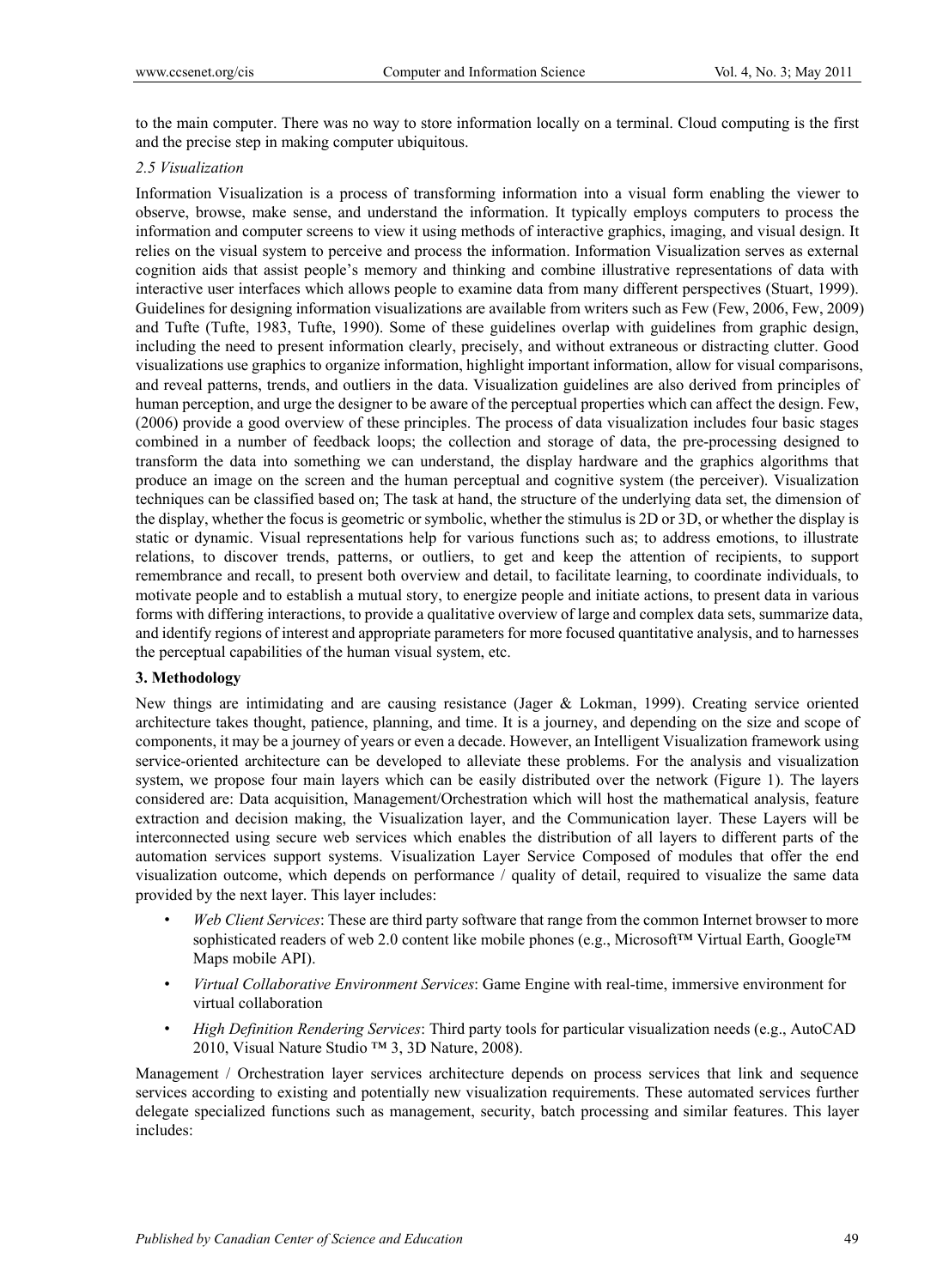- *Workflow Manager*: Responsible for managing sequence of operations/processes to achieve a specific organizational goal (like rendering a sequence of images), orchestrating the interaction of both human and machine actors that may intervene in the process.
- *RTI Manager*: Responsible for managing the Real Time Infrastructure that implements the rules. It enforces the standards that any engaging simulation should adhere to. Consequently, it will coordinate data feed/exchange and operations between simulations federates running on the framework's execution platform.
- *Render Manager*: Responsible for scheduling batch or simultaneous rendering tasks.
- *Grid Middleware Manager*: Responsible for enabling grid technology, thus sharing resources across multiple machines, while masking this implementation to the other layers which only interact with a single "virtual" entity.

Data Layer Service Data sources can be composited to feed spatial and non-spatial information requirements that the orchestration layer needs to fulfil its lifecycle, thus abstracting the need for a particular data source, whether this source is a AutoCAD Database, a RSS live feed or other machine available sources such as anonymous ftp repositories.

Communication Service Layer encapsulate information using Web Services protocols (Web Service Description Language - WSDL, Simple Object Access Protocol -SOAP, and Universal Description Discovery and Integration - UDDI), data is transferred from all layers through Wrappers/Interfaces that are implemented by standard contracts on each module.

The analysis, feature extraction and decision making was built using Visual Basic .NET studio which simplifies system development process. The visualization on the personal computer (PC), mobile device, etc., was implemented keeping in mind the portability requirements and networks. The visualization framework support global condition monitoring services and is designed to ease the work of the decreasing number of system experts on the move. The implementation of the visualization system will require good commitment on behalf of the automation process personnel and/or expert organizations. The knowledge needed for building the reasoning layer cannot be done in any other way than in close contact with the automation experts.

We implement UML for RCD beam using yEd Graph Editor Tool (Figure 2a and 2b). The tool is a freeware downloadable at http://www.yWorks.com. The UML for RCD shows different types of beams for analysis which inherits their properties from RCD properties interface. There are eight loads possibilities on each beam span which can be combined in sixty-four ways on a single span. The RCD properties interface and Load Beam interface worked together as a dialogue boxes, they are always activated simultaneously to get user's input. The manoeuvring for drawing the bending moment, shear diagram and detailing of the beam using AutoCAD (2010) Active X control is done through the RCD Engine class which is revealed in AutoCAD Interface. The RCD Engine class also activate RCD Table advisor for design and detailing purpose.

All continuous beams implements infinite number of span, the memory of the host machine on which the tool will be put into operation will be our limitation to the quantity of span that can be implemented. Eight loads conditions considered are Point load, Distributed linear load, Couple load, equilateral-triangular load, right-angled-triangular load. The loads are on a particular location along the span or spread entirely over the span. The load beam interface and RCD properties interface are link into RCD Engine class which contains objects that facilitate the analysis, design and visualization of our RCD. For example, the getBeamData() object collects inputs from the RCD properties and Load Beam dialog boxes for further analysis, it also ensure that all data collected have valid inputs. The showDialog() object for steel table also gets data from RCD table advisor which is exposed as a service. The designMainReinforcement() object communicates with AutoCAD interface for the visualization of the output data.

# **4. Implementation**

Encapsulating RCD Beam business process information using Web-Services protocols was achieved with Window Communication Foundation (WCF) embedded in Microsoft Visual Web Developer Express 2010; WCF is the integration of Web Service Description Language (WSDL), Simple Object Protocol (SOAP) and Universal Description Discovery Integration (UDDI). Data is transferred from all layers through Wrappers/Interfaces that are implemented by standard contracts on each module. As a proof-of-concept in leveraging our architecture in Figure 1 with reality, we mapped and integrated our platform of high definition rendering using the commercial software AutoCAD with the Visual Basic Express 2010, Visual Web developer 2010 and other tools. A typical flow of information through this architecture is shown in Figure 3.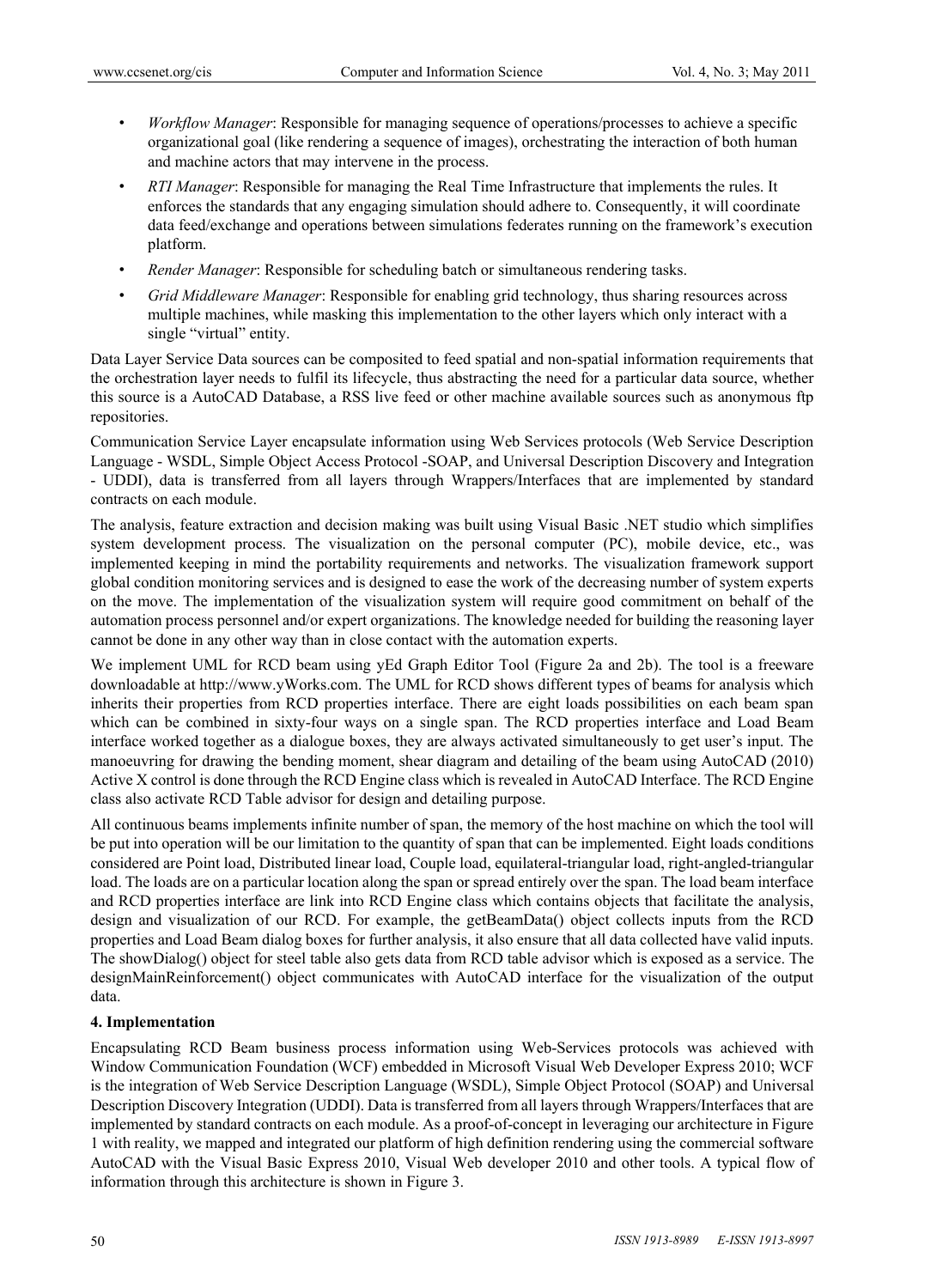Visualization RCD Service Oriented Architecture was implemented using Visual Studio .Net Express 2010 Edition on Window Vista Home Premium 64-bit service pack 2 Operating System with Intel core duo CPU at 2.00 GHz, 4 GB memory. Microsoft Visual Basic Express 2010 was used to implement the core program while Window Communication Foundation (WCF) found in Microsoft Visual Web Developer Express 2010 was used to execute the services. The service is thereafter exposed using the http protocol. AutoCAD 2010 was borrowed and enhanced through interoperability as a visualization environment for the RCD Beam; RCD Beam for AutoCAD form was created and activated simultaneously with the AutoCAD environment. The form hosts the File, View, Beam, Option and Help menus. The number of beam span to be designed is entered in the black box placed after the help menu; its default value is 1 for simply supported beam. When the Beam menu is clicked; it reveal all the known options for different types of beams encountered by RC designers as earlier planned in Figure 2 under methodology. When the mouse is hovered on each item on the list, corresponding picture illustrating what the selected option meant is visualized in the anticipated monitor at the extreme right hand side as shown in Figure 4. When any of the list options for different types of beams is clicked, two forms are loaded simultaneously. They are called "Load Beam by Checking Applicable Load Type" form and "RCD Properties" form. The first form hosts all different types of loads (Figure 5). For example when "point or Knife Edge Load is checked along with "Linearly Distributed Load Over The Entire Span" are checked, two new forms will be revealed, waiting for the user input for point/knife edge load in the first form and Linearly distributed load in the second form (Figure 6). In case the user decides to consider both live and dead load separately, the check box for "Consider Dead and Live Load" is checked, the form automatically expand waiting for the user's input for dead and live load. The value for ultimate load ( $P(kN)$  and/or w( $kN/m$ ) automatically change as the user enter valid numeric values in the textbox for Dead and Live load. "RCD Properties" form host all the RCD beam properties needed to achieve a novel design for reinforced concrete beam (Figure 7).

Validation of basic input is ensured within the code to minimize run time error and other errors. Users are given choice of values through the combo box and list box; users are also free to input valid values of their choice. When the completion of the input is successfully achieved, "Draw Bending Moment for Beam" sub menu is triggered from the option menu. The Bending Moment generated is revealed with text labels at the critical areas within the AutoCAD environment (Figure 8). The visualization pan and zooming tool in AutoCAD environment is employed to focus and view details especially the negative moments, positive moments and text details. To design for the steel reinforcement, "Design Reinforcement for Beam" sub menu is triggered from the option menu which invokes the steel table dialog box. The Value for the bending moment, Area of steel calculated, k-value, Lever arm are automatically revealed to guide the user in using his intuition and judgement to pick the right bar size from the steel table. The dynamic query approach we have adopted empowers users to perform far more complex searches by using visual search strategies. The enthusiasm RCD analysts have for dynamic queries emanates from the sense of control they gain. They quickly perceive patterns in data, fly through data by clicking buttons and rapidly generate new queries based on what they discover through incidental learning. Interactive visRCD Table visualization is a process made up of a number of interlocking feedback loops that fall into three broad classes. At the lowest level is the data manipulation loop, through which objects are selected and moved using the basic skills of eye-hand coordination. At an intermediate level is an exploration and navigation loop, through which an analyst finds his or her way in a large visual RCD data space. But exploration of RCD data process can be generalized to more abstract searching operations. The visRCD Steel Table dialog box (Figure 9) is a web service which implements services for RCD Beam using Windows Communication Foundation (WCF). WCF is Microsoft's unified programming model for building service-oriented applications. It enables developers to build secure, reliable, transacted solutions that interoperate with applications in different platforms. With WCF, the client will always communicate with the proxy only. The RCD client will not be allowed to directly communicate with the services, even though the service communicates with the proxy; proxy forwards the call to the service. Proxy exposes the same functionalities as Service exposed. The limitation of the implementation is that the service must be available; otherwise the proxy will not be able to access the server, error that crashes the system will be generated. The error will be cached with message alerting the user that the service is not available. When 'Design for Main Bar' sub menu is activated from option menu, the visRCD Table Advisor is triggered as a dialog box showing the Design Moment, Area of Steel Calculated, k\_value and lever arm, z value. This guides the user to make the best of choice decision when picking reinforcement from the steel table. For example, when the button with 943 is clicked, area of Steel provided immediately appears in the text box as 943 while text box in front of Number of steel label reveal 3 and text box in front of Bar size provided label divulge 20. The Black Monitor at the extreme right hand side of the visRCD Table Advisor Interface quickly alerts the user that is on the right path since Area provided is greater than Area calculated. The alert is revealed in blue colour otherwise, it will be revealed in Red colour. Without leaving the interface and provided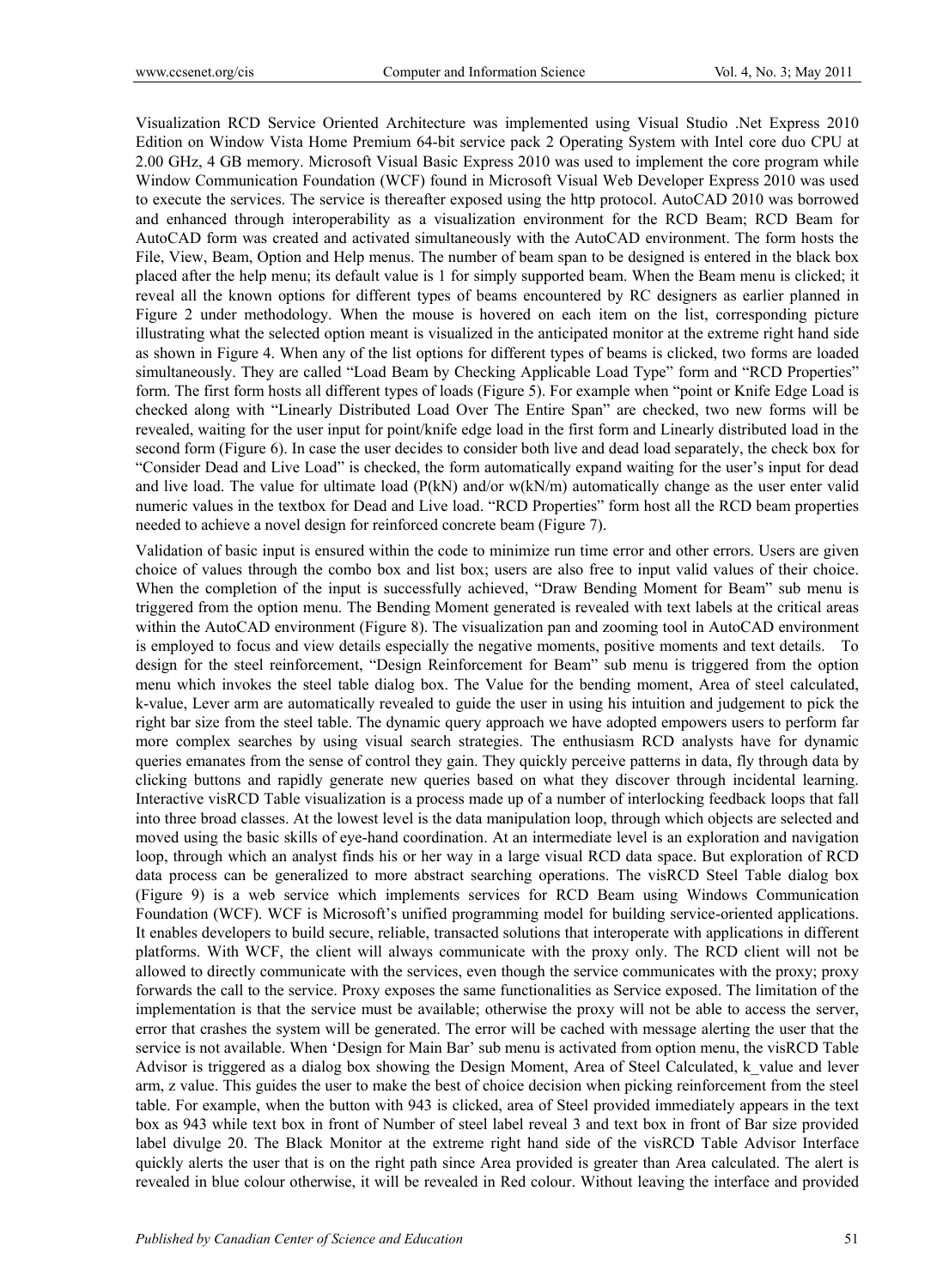the service is available (Figure 8), we can check for Minimum and Maximum Area of Steel and deflection by clicking the appropriate button, and then the revelation is monitored in the black box. Once this is okay, 'Accept' button is triggered while the data is transferred back to the main program for further use. Thereafter, the interface becomes invisible.

The interaction diagrams were presented to usability RCD experts to be initially evaluated and commented upon. The design decisions were implemented using Microsoft Visual Studio 2010 and AutoCAD 2010. A prototype was produced to test the theories in practice and to gain information about the RCD users. The implementation itself took advantage of emerging technologies such as WCF which make it possible to use Service Oriented Applications through the web services. A total of twenty-five RCD experts were recruited to perform various tasks on both Structural Analysis and Design (STAAD) Software Product and the prototype RCD applications and rate their experiences. The outcomes of the user-study were positive, with the majority of the users (twenty-two out of twenty-five) preferring the prototyped interface to the existing and fully working solution. This was considered a good result given the qualitative feedback from the users. Some of the findings emphasized the importance of the holistic experience and look-interact-and-feel over a pure set of technical features and merits.

# **5. Conclusion**

The major contribution was the integration of a host of techniques to create a novel application that is both usable and useful in any domain using SOA approach. Cloud Computing as a new innovation to computer business technology was enhanced for RCD business activities, Civil/Structural engineering Consulting firms do not need to spend too much to acquire stand alone software that get obsolete in less than a year to do their job, they can pay for the service on the internet to get the latest innovative software at the lowest cost possible. We simulate the old ways RC designer works to persuade them into accepting the new technology which eventually reduce cost to the client. More people will now patronize expert rather than quacks for structural design of their building structures. Safety of the structures will be ensured. Incessant collapse of buildings will drastically reduce. The visualization techniques described in this paper really helps the design of a Service Oriented Process when using a compositional approach. Considering compositions as first class entities, we provide to designer a framework able to support their design process. Based on these techniques, we identify chronic fragment patterns and sketch a categorization of these entities. Moreover, when analyzing the composed result, we identify critical points where process extensions interact violently with initial behavior.

In this paper, we deliberately focus our visualization work on composition definitions. Our goal is to understand" a system designed by composition, and supports the designer during the design process. In an SOA realized orchestrations of Web Services, partnerships between services and processes is a key point for performance measurement. Many experts in government and commerce still consider the greatest barrier to adoption of cloud as; information security, availability of service and privacy. While these risks exist across the entire cloud ecosystem, every cloud customer retains responsibility for assessing and understanding the value and sensitivity of the data they may choose to move to the cloud. As the owners of that information, cloud customers also remain accountable for decisions regarding the protection of that data wherever it may be stored. The platform services and hosted applications must be secure and available. The cloud is a dynamic hosting environment in which technologies and business models continue to evolve. This continuous change is a security challenge that cloud providers must address through an effective and dynamic security program. Sophisticated malicious attempts aimed at obtaining identities or blocking access to sensitive business data is a threat that undermines the willingness of organizations to adopt cloud services. Cloud providers must prove that they have put into place and constantly evaluate the effectiveness of the technologies, controls, and processes used to mitigate such disruptions. In addition to these challenges, cloud providers must also address the myriad requirements related to delivering services globally online including those coming from governments, legal rulings, and industry standards. In short, cloud service providers need to manage information security risks in a way that engenders trust with their customers—the government organizations or businesses that do provide such services to end users, as well as directly with end users. Cloud customers, having decided to transfer some risk to a cloud provider by consuming a cloud service, should understand what their cloud provider has done and is doing to protect their information. A successful information security program should also incorporate risk-based decision-making processes into day-to-day business activities, integrates information security into core IT and business practices, ensures adequate resource allocation for the projects and programs designed to reduce risk and dedicates resources to focus on key elements of the information security program.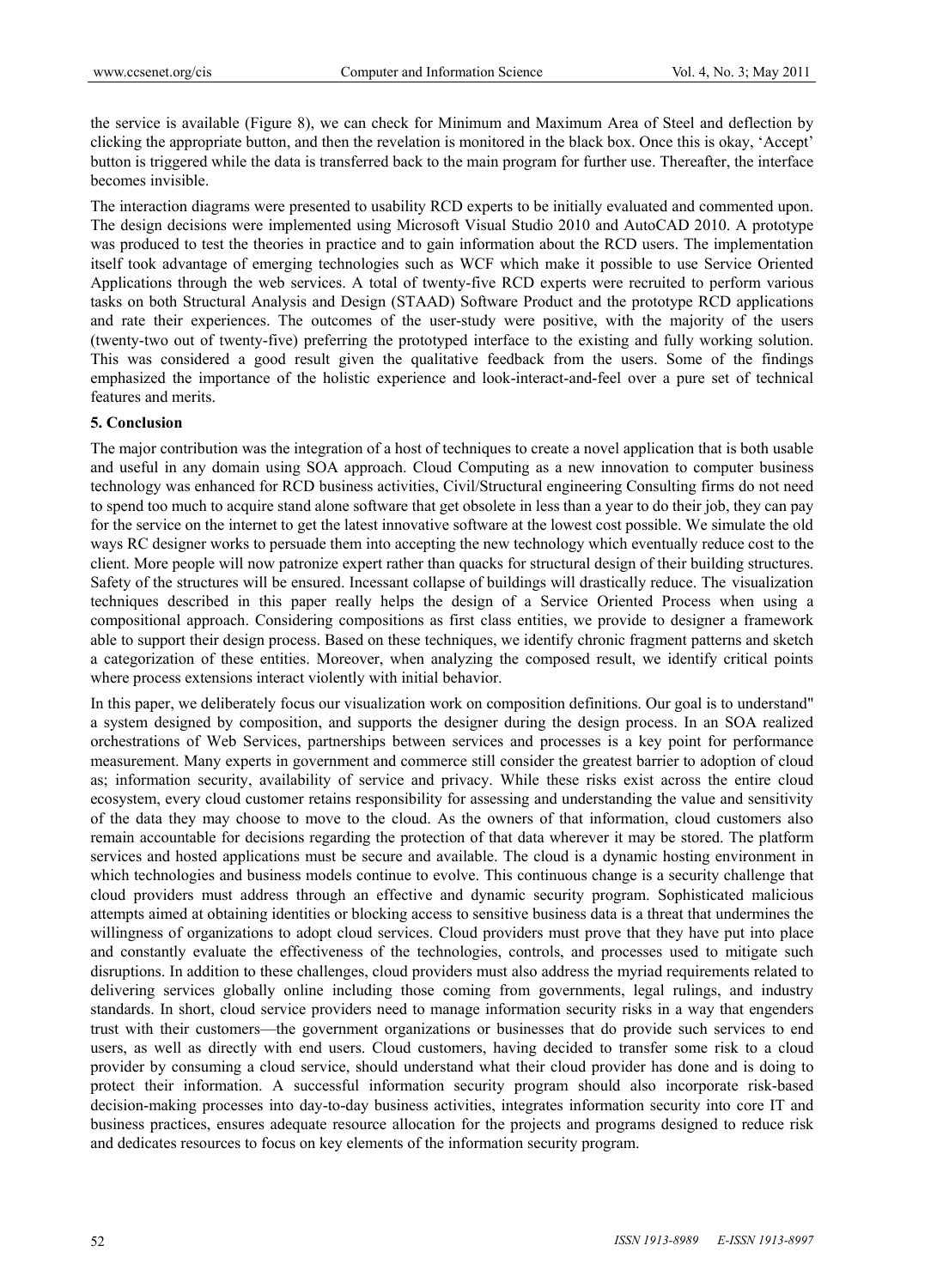# **References**

Amy Schurr. (2008). Keep an eye on cloud computing, Amy Schurr, Network World, 2008-07-08, citing the Gartner report, Cloud Computing Confusion Leads to Opportunity. [Online] Available: http://www.networkworld.com/newsletters/itlead/2008/070708itlead1.html. Retrieved 2009-09-11.

Balakrishna Narasimhan. (2009). Cloud Computing Savings – Real or Imaginary?. Appirio.com. 2009-04-16. [Online] Available: http://www.appirio.com/blog/2009/04/cloud-computing-savings-real-or.php. Retrieved 2010-08-22.

Bass, L., Clements, P., and Kazman, R. (1998). *Software Architecture in Practice*. Reading, MA: Addison-Wesley Longman

Buschmann F., Jakel C., Meunier R., Rohnert H., Stahl M. (1996). Pattern-Oriented Software Architecture – A System of Patterns, John Wiley & Sons. [Online] Available: http://www.citeseer.nj.nec.com/context/14159/o

Buyya, Rajkumar; Chee Shin Yeo, Srikumar Venugopal. (2008). *Market-Oriented Cloud Computing: Vision, Hype, and Reality for Delivering IT Services as Computing Utilities*. Department of Computer Science and Software Engineering, University of Melbourne, Australia. pp. 9. [Online] Available: http://www.gridBus.org/~raj/papers/hpcc2008\_keynote\_cloudcomputing.pdf. Retrieved 2008-07-31.

Carey, P.W. (2008). Cloud Computing: The Evolution of Software-as-a-Service. [Online] Available: http://knowledge.wpcarey.asu.edu/article.cfm?articleid=1614. Retrieved 2010-08-22.

Carl Brooks (2010). Amazon's early efforts at cloud computing? Partly accidental [Online] Available: http://itknowledgeexchange.techtarget.com/cloud-computing/2010/06/17/amazons-early-efforts-at-cloud-comput ing-partly-accidental/

Clint Boulton. (2008). http://www.eweek.com/c/a/Enterprise-Applications/Forresters-Advice-to-CFOs-Embrace-Cloud-Computing-to-Cut-Costs/

Danielson, Krissi (2008). Distinguishing Cloud Computing from Utility Computing. Ebizq.net. [Online] Available: http://www.ebizq.net/blogs/saasweek/2008/03/distinguishing\_cloud\_computing/. Retrieved 2010-08-22.

Few, S. (2006). *Information Dashboard Design: The Effective Visual Communication of Data*. O'Reilly.

Few, S. (2009). *Now You See It: Simple Visualization Techniques for Quantitative Analysis*. Analytics Press.

Folorunso Olusegun, Yusuf Lateef O., and Okesola Julius O. (2010): "SOA-RTDBS: A Service Oriented Architecture (SOA) Supporting Real Time Database System". *Oriental Journal of Computer Science & Technology;* Vol. 3(1), 171-184 (2010)

Francesco Tiezzi. (2009). Specification and Analysis of Service-Oriented Applications. PhD. Thesis in Computers Science. Departmento di Sistemi E Informatica Universita DegliStudi Di Firenze.

Frank Dzubeck. (2008). Five cloud computing questions. Networkworld.com. [Online] Available: http://www.networkworld.com/columnists/2008/080508-dzubeck.html. Retrieved 2010-08-22.

Garlan David and Perry Dewayne. (1995). Introduction to the Special Issue on Software Architecture. *IEEE Transactions on Software Engineering 21*, 4 (April 1995).

Garlan, D. and Shaw, M. (1993). An Introduction to Software Architecture, in *Advances in Software Engineering and Knowledge Engineering,* vol. I. River Edge, NJ: World Scientific Publishing Company, 1993.

Gartner. (2008). Gartner Says Worldwide IT Spending On Pace to Surpass \$3.4 Trillion in 2008, Gartner, 2008-08-18. Retrieved 2009-09-11.

Gartner. (2010). Gartner Say's Cloud Computing Will Be As Influential As E-business. Gartner.com. [Online] Available: http://www.gartner.com/it/page.jsp?id=707508. Retrieved 2010-08-22.

Geopfert, J. And Whalen, M. (2002). An Evolutionary View of Software as a Service. IDC white paper; [Online] Available: www.idc.com

Google and I.B.M. Join. (2008). in 'Cloud Computing' Research [Online] Available: http://www.nytimes.com/2007/10/08/technology/08cloud.html?  $r=3\&ex=1349496000\&en=92627f0f65ea0d75\&$ ei=5090&partner=rssuserland&emc=rss&oref=slogin

Gruman, Galen. (2008). [Online] Available: What cloud computing really means. *InfoWorld*. [Online] Available: http://www.infoworld.com/d/cloud-computing/what-cloud-computing-really-means-031. Retrieved 2009-06-02.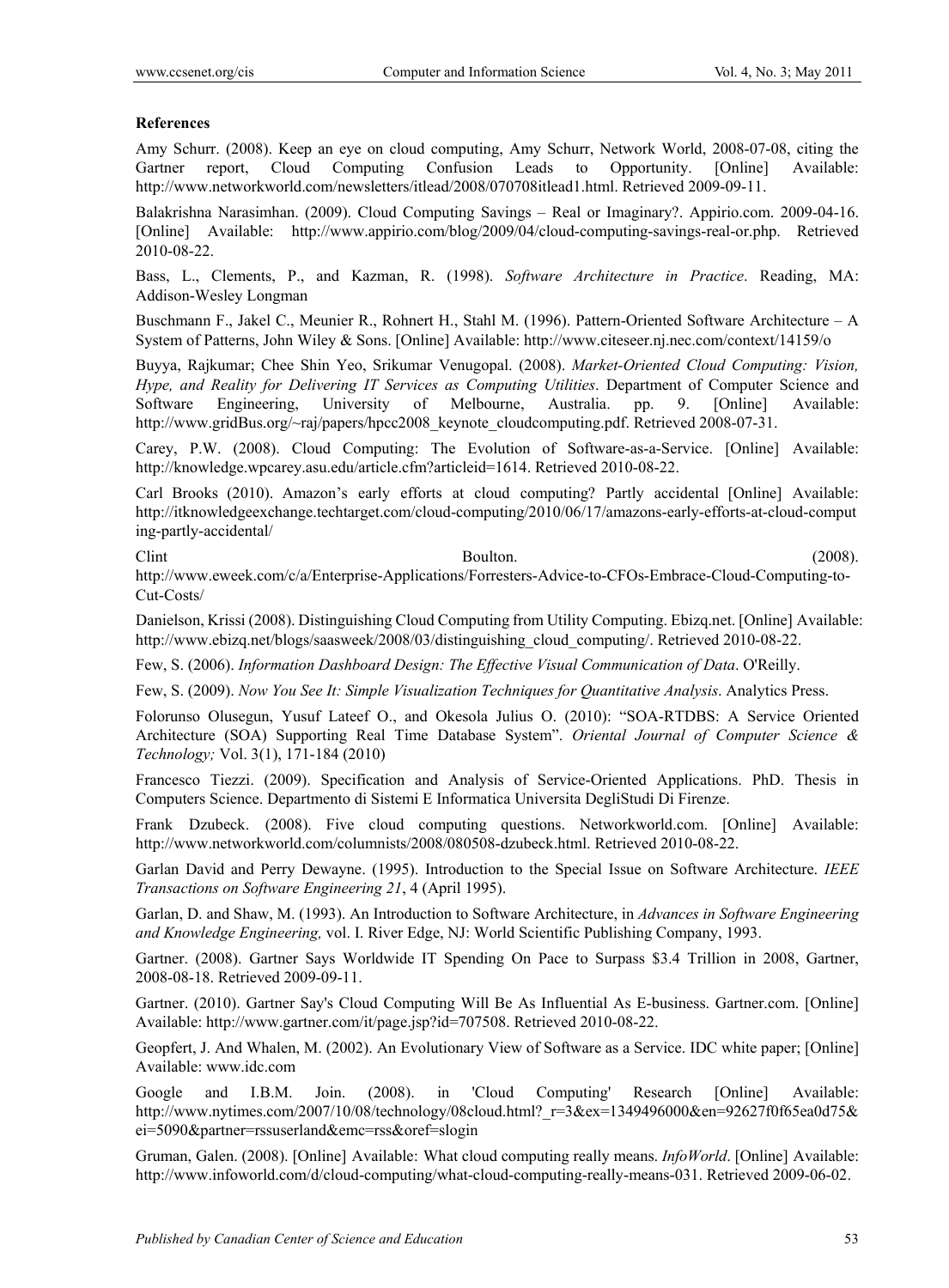Jager, A. K. and Lokman A. H. (1999). Impacts of ICT in education. The role of the teacher and teacher training; Paper presented at the European Conference on Education Reseach, Lathi, Finland 22-25 September 1999. [Online] Available: http://www.leeds.ac.uk/educol/documents/00001201.htm

Jeff Bezos. (2006). [Online] Available: http://www.businessweek.com/magazine/content/06\_46/b4009001.htm

Kanwalvir S.D., and Himanshu A. (2011): Modeling and Designing Land Record Information System Using Unified Modeling Language. *International Journal of Advanced Computer Science and Applications (IJACSA).*  Vol. 2, No. 2, February 2011.

Kobryn, C. (1999). UML 2001: a standardization odyssey', Comm. of the ACM, Vol. 42 No. 10, October, pp. 29-37,1999.

Krafzig, Dirk, Banke, Karl, Slama and Durk. (2004). *Enterprise SOA, Service Oriented Architecture Best practices*. Prentice Hall, November 2004. ISBN 0-13-146575-9.

MacKenzie, M., Laskey, K., McCabe, F., Brown, P., Metz, R. (2006). Reference Model for Service Oriented Architecture 1.0. Technical Report wd-soa-rm-cd1, OASIS (February 2006)

Maram Meccawy. (2008). A Service-Oriented Architecture for Adaptive and Collaborative E-Learning Systems. PhD Thesis submitted to the University of Nottingham for the degree of Doctor of Philosophy.

Mark Laubach 1993). July, 1993 meeting report from the IP over ATM working group of the IETF. [Online] Available: http://mirror.switch.ch/ftp/doc/ietf/ipatm/atm-minutes-93jul.txt. Retrieved 2010-08-22.

Microsoft (2010). Government Cloud Computing: Improved Economy and Services in the Cloud. [Online] Available: http://www.microsoft.com/industry/government/guides/cloud\_computing/default.aspx retrieved 26-12-2010

Nicholas G. Carr. (2008). Nicholas Carr on 'The Big Switch' to cloud computing. Computerworlduk.com. [Online] Available:

http://www.computerworlduk.com/technology/internet/applications/instant-expert/index.cfm?articleid=1610. Retrieved 2010-08-22.

Olaf Zimmermann. (2009). An Architectural Decision Modelling Framework for Service-Oriented Architecture Design. PHD Thesis at the Institut für Architektur von Anwendungssystemen der Universität Stuttgart.

OMG. (1999). UML Revision Task Force,OMG-Unified Modeling Language Specification, [Online] Available: http://uml.systemhouse.mci.com/ accessed March 10<sup>th</sup> 2011.

Paul, Fredric. (2010). 1 Midsize Organization Busts 5 Cloud Computing Myths. Bmighty.com. [Online] Available: http://www.bmighty.com/services/showArticle.jhtml?articleID=211600030. Retrieved 2010-08-22.

Peltz, C. (2003). Web Services Orchestration and Choreography. Computer 36(10)

Perry, Dewayne E. and Wolf, Alexander L. (1992). Foundations for the Study of Software Architecture. *ACM SIGSOFT Software Engineering Notes*, 17:4 (October 1992).

Shaw, M., and Garlan, D. (1996). Software Architecture: Perspectives on an Emerging Discipline, Prentice Hall, 1996.

Steve Ballmer (2010). speech at UW: "We're all in" for cloud computing, [Online] Available: http://seattletimes.nwsource.com/html/microsoftpri0/2011255515\_steve\_ballmer\_speech\_at\_uw\_were\_all\_in\_fo r\_cloud\_c.html retrieved 26-12-2010

Stuart , Card. (1999). Information visualization. In Stuart Card, Jock Mackinlay, & Ben Shneiderman (Eds.), *Readings in information visualization: Using vision to think* (pp. 1–34). San Francisco, CA: Morgan Kaufmann.

Tsai, W. T., Malek, M., Chen1, Y. and Bastani F. (2006). Perspectives on Service-Oriented Computing and Service-Oriented System Engineering. Proceedings of the Second IEEE International Symposium on Service-Oriented System Engineering (SOSE`06)

Tufte Edward. (1983). *The Visual Display of Quantitative Information*. Graphics Press, Chelshire, CT.

Tufte, E. R. (1990). *Envisioning information*. Graphics Press Cheshire, Conn. (PO Box 430, Cheshire 06410).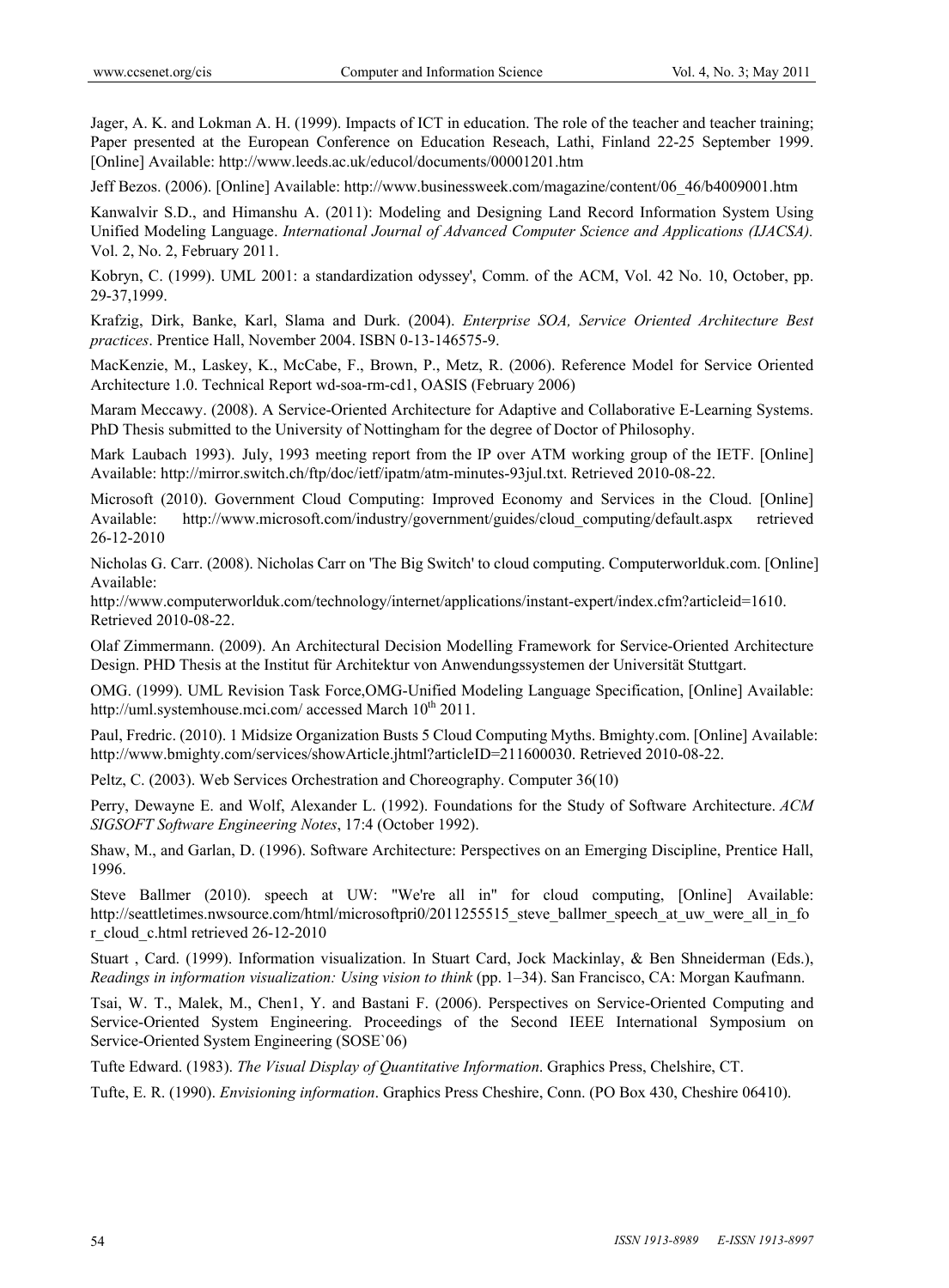

Figure 1. Architecture diagram with a modular SOA platform built upon aggregation of modules according to the services offered.



Figure 2a. UML Diagram for RCD Beam Interface showing RCD Table Advisor (continued at Figure 2b)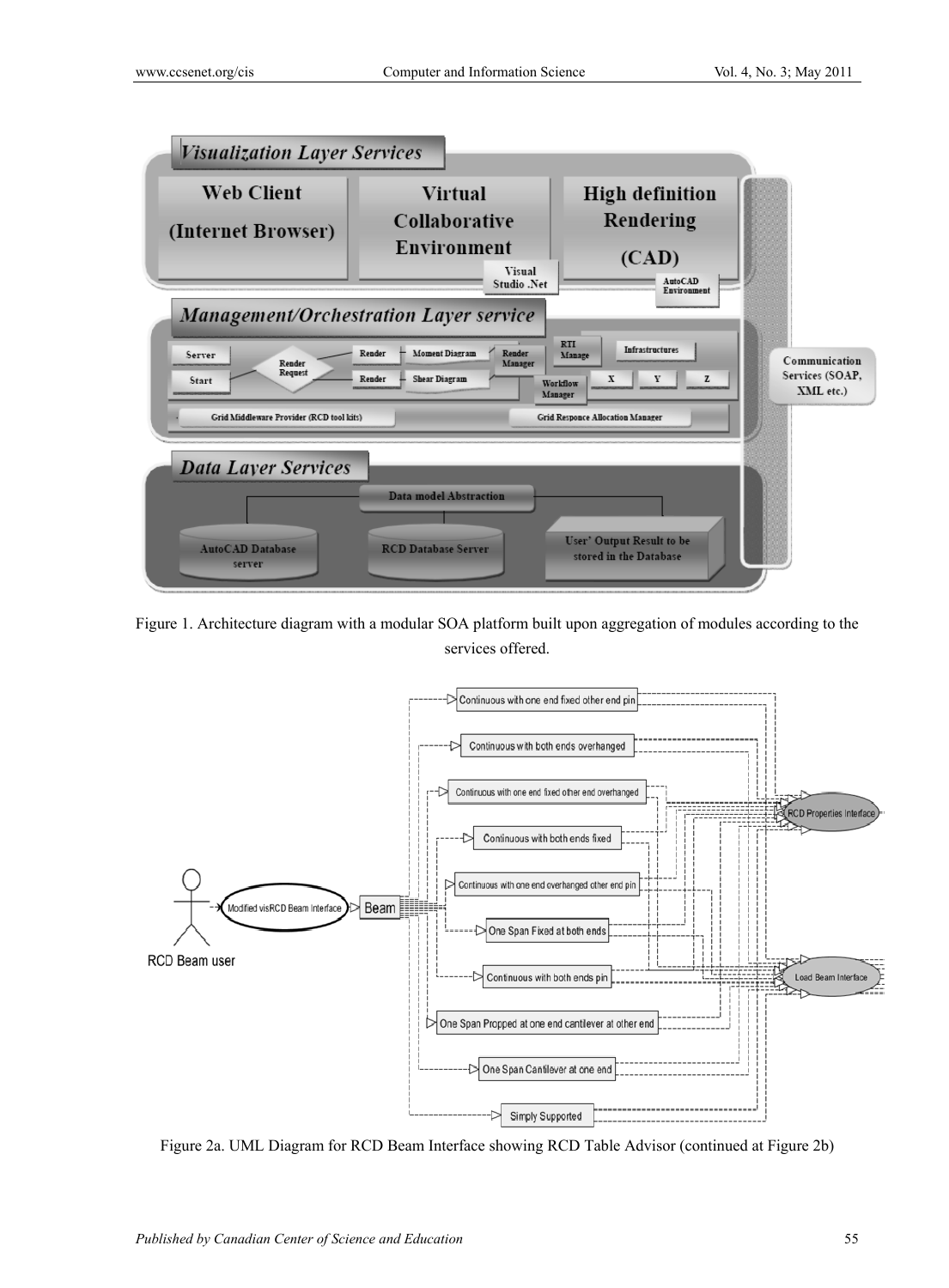

Figure 2b. UML Diagram for RCD Beam Interface showing RCD Table Advisor



Figure 3. Framework's workflow for RCD Beam Business Process Design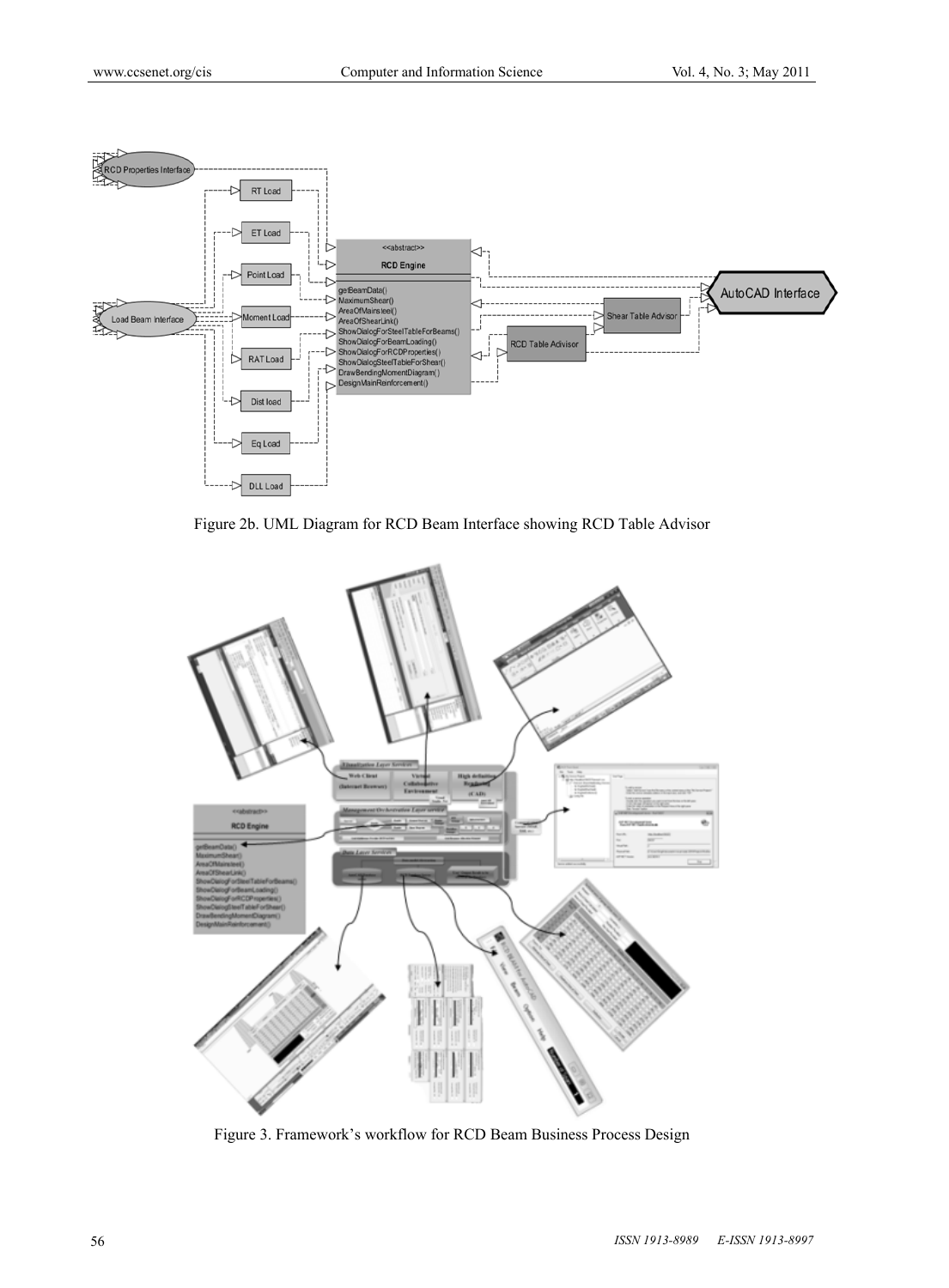| 10806<br>RCD BEAM for AutoCAD<br>图 File<br><b>Blocks &amp; References</b><br>Tools<br>View<br>Annotate<br>Output<br>Home<br>View                                                                                                                                                                                                                                                                                                                                                                                                                              | $\boxed{\circ}$<br>Number of Sparc 1<br>Beam<br>Option Help                                                                                               | Type a keyword or phrase                                                                                                       | 이 의미<br>$-62$                                                |
|---------------------------------------------------------------------------------------------------------------------------------------------------------------------------------------------------------------------------------------------------------------------------------------------------------------------------------------------------------------------------------------------------------------------------------------------------------------------------------------------------------------------------------------------------------------|-----------------------------------------------------------------------------------------------------------------------------------------------------------|--------------------------------------------------------------------------------------------------------------------------------|--------------------------------------------------------------|
| 穐<br>$-50\Box$<br>$\begin{picture}(150,10) \put(0,0){\line(1,0){10}} \put(15,0){\line(1,0){10}} \put(15,0){\line(1,0){10}} \put(15,0){\line(1,0){10}} \put(15,0){\line(1,0){10}} \put(15,0){\line(1,0){10}} \put(15,0){\line(1,0){10}} \put(15,0){\line(1,0){10}} \put(15,0){\line(1,0){10}} \put(15,0){\line(1,0){10}} \put(15,0){\line(1,0){10}} \put(15,0){\line($<br>Unsaved Layer State<br>$\circ \bullet \bullet \mathbb{R}$<br>Move $26 + -1$ $-1$<br>e<br>QO@P<br>Layer<br>Properties<br>Draw<br>Modify<br>Layers<br>$\overline{a}$<br>$\overline{a}$ | OneSpanSimplySupportedAtBothEnds<br>OneSpanCantileverAtOneEnd<br>OneSpanProppedAtOneEndFixedAtOtherEnd<br>OneSpanFixedBothEnd<br>ContinuosWithBothEndsPin | Beam With Both Ends Overhanged<br>NODES:<br>$P1(kN)$ <sub>4,5</sub><br>2,3<br>Span 2<br>Span 1<br>$\overline{2}$<br>SUPPORT: 1 | P2(kN)<br> <br>6,7<br>8.9<br>Span 3<br>Span 5<br>Span 4<br>я |
|                                                                                                                                                                                                                                                                                                                                                                                                                                                                                                                                                               | ContinuousWithOneEndOverhanged<br>ContinuousWithBothEndFixed                                                                                              |                                                                                                                                |                                                              |
|                                                                                                                                                                                                                                                                                                                                                                                                                                                                                                                                                               | ContinuousWithOneEndFixedOtherEndOverhanged                                                                                                               |                                                                                                                                |                                                              |
|                                                                                                                                                                                                                                                                                                                                                                                                                                                                                                                                                               | ContinuousWithBothEndOverhanged<br>ContinuousWithOneEndFixedOtherEndPin                                                                                   |                                                                                                                                |                                                              |
|                                                                                                                                                                                                                                                                                                                                                                                                                                                                                                                                                               |                                                                                                                                                           |                                                                                                                                |                                                              |
|                                                                                                                                                                                                                                                                                                                                                                                                                                                                                                                                                               |                                                                                                                                                           |                                                                                                                                |                                                              |
|                                                                                                                                                                                                                                                                                                                                                                                                                                                                                                                                                               |                                                                                                                                                           |                                                                                                                                |                                                              |
|                                                                                                                                                                                                                                                                                                                                                                                                                                                                                                                                                               |                                                                                                                                                           |                                                                                                                                |                                                              |
|                                                                                                                                                                                                                                                                                                                                                                                                                                                                                                                                                               |                                                                                                                                                           |                                                                                                                                |                                                              |
|                                                                                                                                                                                                                                                                                                                                                                                                                                                                                                                                                               |                                                                                                                                                           |                                                                                                                                |                                                              |
|                                                                                                                                                                                                                                                                                                                                                                                                                                                                                                                                                               |                                                                                                                                                           |                                                                                                                                |                                                              |
|                                                                                                                                                                                                                                                                                                                                                                                                                                                                                                                                                               |                                                                                                                                                           |                                                                                                                                |                                                              |
| Y                                                                                                                                                                                                                                                                                                                                                                                                                                                                                                                                                             |                                                                                                                                                           |                                                                                                                                |                                                              |
|                                                                                                                                                                                                                                                                                                                                                                                                                                                                                                                                                               |                                                                                                                                                           |                                                                                                                                |                                                              |
|                                                                                                                                                                                                                                                                                                                                                                                                                                                                                                                                                               |                                                                                                                                                           |                                                                                                                                |                                                              |
| $\triangleright$ X<br>毌                                                                                                                                                                                                                                                                                                                                                                                                                                                                                                                                       |                                                                                                                                                           |                                                                                                                                |                                                              |
| II I   I   Model / Layout1 / Layout2 /                                                                                                                                                                                                                                                                                                                                                                                                                                                                                                                        |                                                                                                                                                           |                                                                                                                                |                                                              |
| Command:                                                                                                                                                                                                                                                                                                                                                                                                                                                                                                                                                      |                                                                                                                                                           |                                                                                                                                | $\leftarrow$                                                 |
| Command:<br>$3722 + 9$<br>s ml<br>774 9989, 2448 6169, 0.0000                                                                                                                                                                                                                                                                                                                                                                                                                                                                                                 |                                                                                                                                                           | MODEL <b>DIE</b><br>$ C  \cup  C $                                                                                             | <b>6 - 7 - 5</b><br>$A11 - A$                                |
| My PHD T   21 My PHDTh   32 RedBeam (   32 RedService   Fr  WCF Test   <br>$n \rightarrow$                                                                                                                                                                                                                                                                                                                                                                                                                                                                    | Microsoft  AutoCAD                                                                                                                                        | S ROD BEAM < 2 . 7 J O CICIO                                                                                                   | <b>TIG + 8:43 PM</b>                                         |

Figure 4. Animated List Control showing different types of beams with corresponding movie on the Right Hand Side



Figure 5. Link to load beams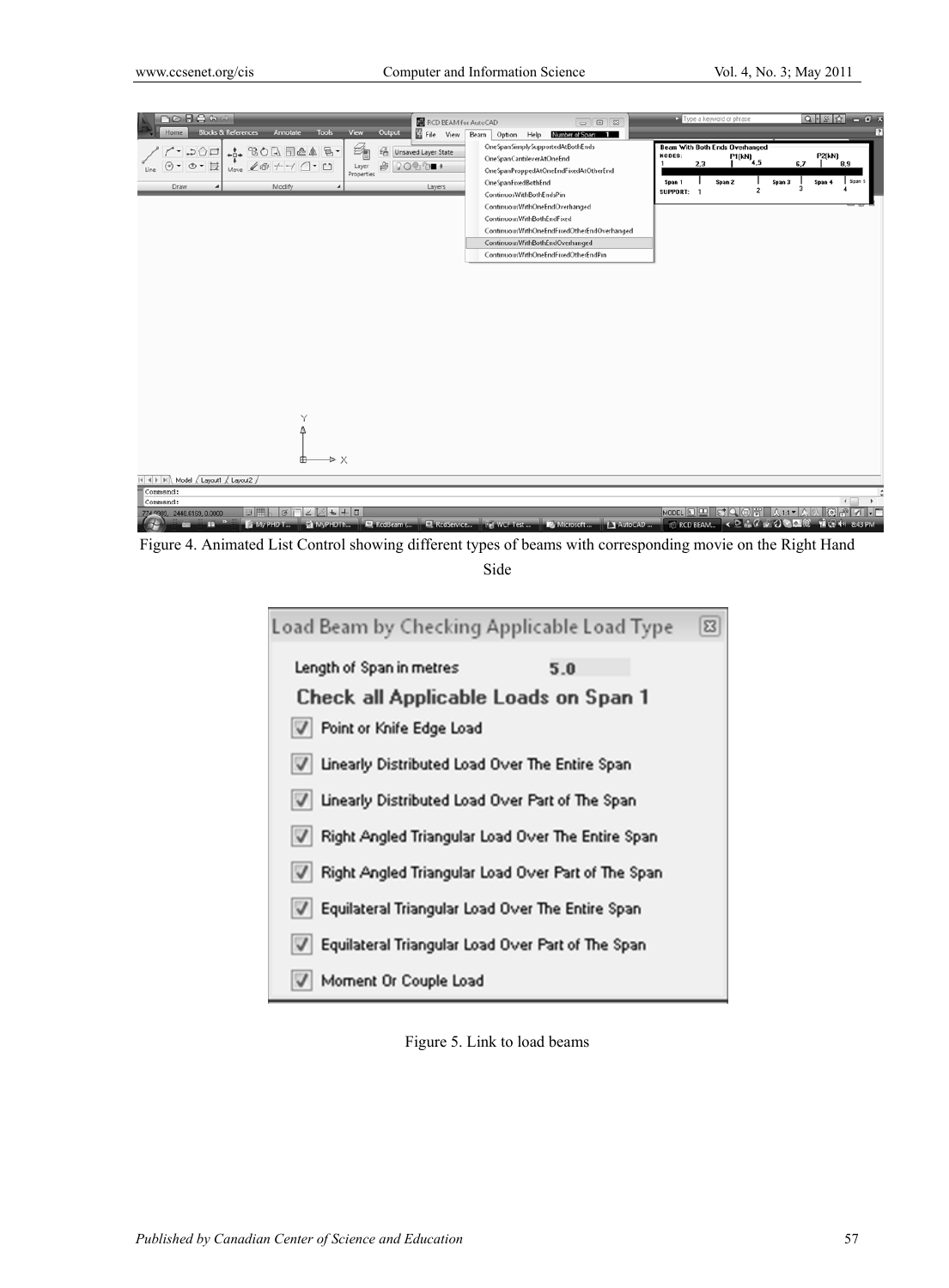| Point or Knife Edge Load                                            |                        | <b>図</b> frmDLLoad                            | $\boxed{53}$           |
|---------------------------------------------------------------------|------------------------|-----------------------------------------------|------------------------|
| Consider Dead and Live Load                                         |                        | Consider Dead and Live Load                   |                        |
| Point/Knife edge Load<br>$P(kN) = 0.00$<br>$a = 2.00$<br>$b = 3.00$ | Dead and Live Load     | Linearly Distributed Load<br>$w[kN/m] = 0.00$ | Dead and Live Load     |
|                                                                     | Dead Load in kN 0.0    |                                               | Dead Load in kN/m 0.00 |
| $-L = [a + b] = 5.0$                                                | 0.0<br>Live Load in kN | $L = 5.0$                                     | Live Load in kN/m 0.00 |
|                                                                     |                        |                                               |                        |

Figure 6. Knife Edge load and Linearly Distributed load

| <b>RcdProperties</b>                            |                            |  |  |  |
|-------------------------------------------------|----------------------------|--|--|--|
| Concrete<br>Concrete Grade Grade 18             | Concrete Cover 25<br>mm    |  |  |  |
| Overall Height of Beam 450                      | mm Width of Beam 225<br>mm |  |  |  |
| <b>Steel Reinforcement</b>                      | <b>Factor of Savety</b>    |  |  |  |
| Grade 210<br>Steel Grade                        | Variable Load<br>1.6       |  |  |  |
| Diameter of Main Bar 8mm                        | Permanent Load<br>1.4      |  |  |  |
| Diameter of Links 8mm                           | Beam Type<br>Rectangular   |  |  |  |
| 171e-5<br>Moment of Inertia, I                  | $m^2$<br>EI                |  |  |  |
| kN/m <sup>2</sup><br>Static Modulus, E 29150000 | kN-m <sup>2</sup><br>49846 |  |  |  |
| Accept                                          | Cancel                     |  |  |  |

Figure 7. RCD Beam properties for Design